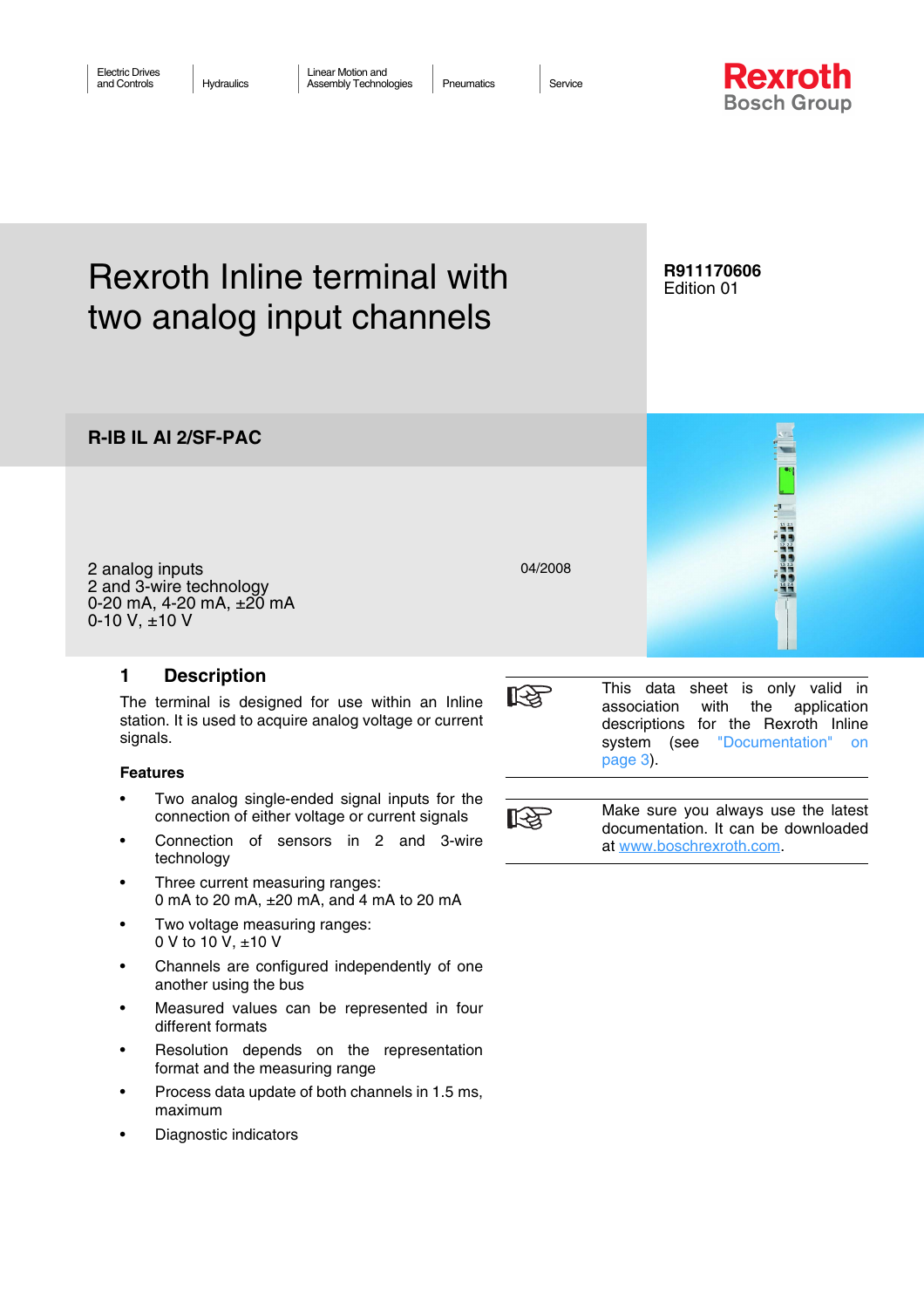# **Table of contents**

| 1                      |                                                                                 |  |
|------------------------|---------------------------------------------------------------------------------|--|
| $\mathbf 2$            |                                                                                 |  |
| 3                      |                                                                                 |  |
| 4<br>4.1<br>4.2<br>4.3 | Local diagnostic and status indicators and terminal point assignment7           |  |
| 5                      |                                                                                 |  |
| 6                      |                                                                                 |  |
| 7                      |                                                                                 |  |
| 8                      |                                                                                 |  |
| 9<br>9.1<br>9.2<br>9.3 |                                                                                 |  |
| 10                     | <b>Programming data/</b>                                                        |  |
| 10.1                   |                                                                                 |  |
| 10.2                   |                                                                                 |  |
| 11                     |                                                                                 |  |
| 11.1                   |                                                                                 |  |
| 11.2                   | Assignment of the terminal points to the IN process data words (see page 15) 12 |  |
| 11.3                   |                                                                                 |  |
| 11.4                   |                                                                                 |  |
| 12                     |                                                                                 |  |
| 12.1                   |                                                                                 |  |
| 12.2                   |                                                                                 |  |
| 12.3                   |                                                                                 |  |
| 12.4                   |                                                                                 |  |
| 12.5                   |                                                                                 |  |
| 12.6                   |                                                                                 |  |
| 12.7<br>12.8           |                                                                                 |  |
|                        |                                                                                 |  |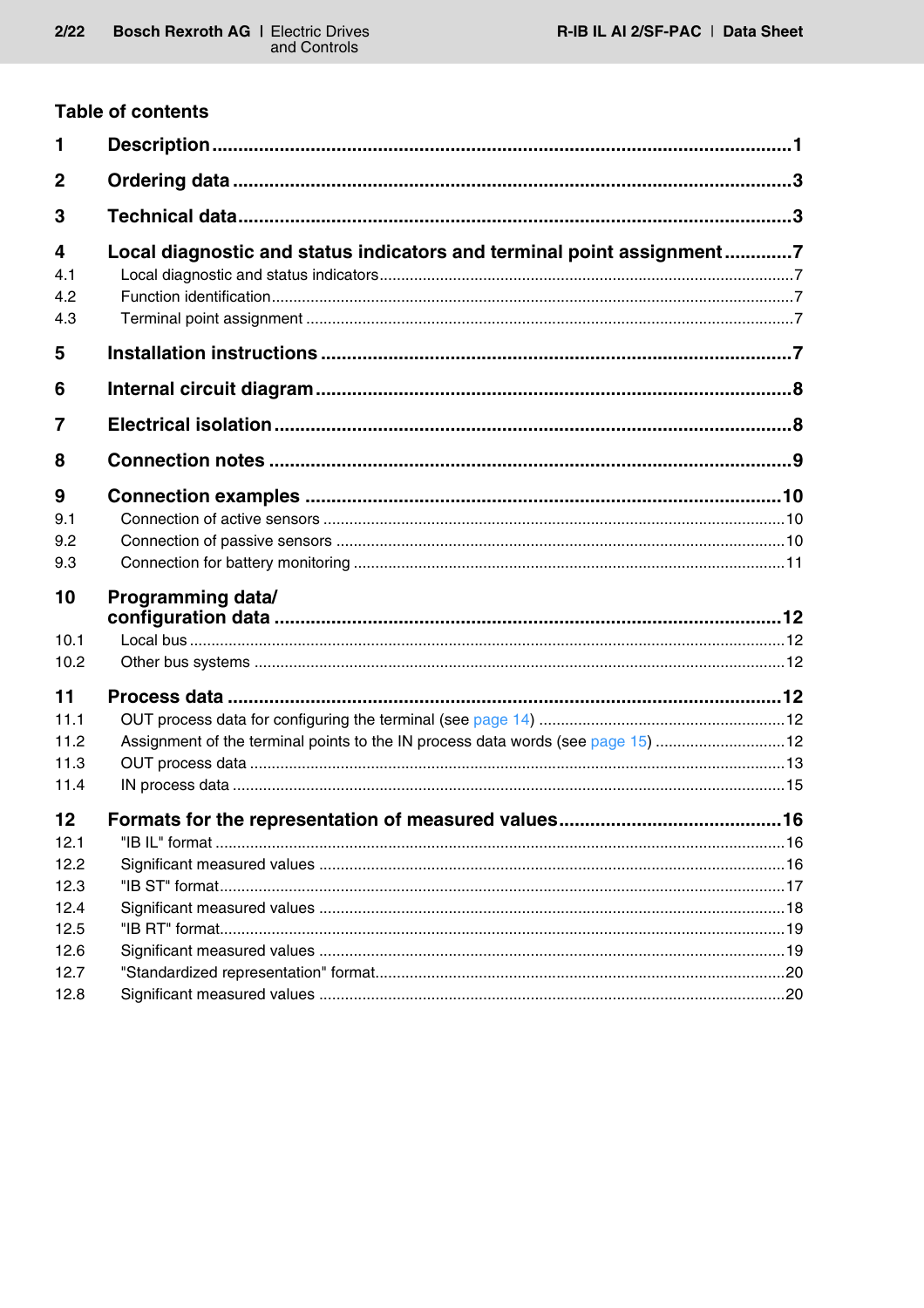# <span id="page-2-1"></span>**2 Ordering data**

## **Products**

| <b>Description</b>                                                                                                                              |                                                                                                            |  | <b>Type</b> |  | <b>MNR</b> |            | Pcs./Pkt. |  |
|-------------------------------------------------------------------------------------------------------------------------------------------------|------------------------------------------------------------------------------------------------------------|--|-------------|--|------------|------------|-----------|--|
| Rexroth Inline terminal with two analog voltage input channels, R-IB IL AI 2/SF-PAC<br>complete with accessories (connector and labeling field) |                                                                                                            |  |             |  |            | R911170784 |           |  |
| 咚                                                                                                                                               | For additional ordering data (accessories), please refer to the product catalog at<br>www.boschrexroth.com |  |             |  |            |            |           |  |

<span id="page-2-0"></span>

| <b>Documentation</b>                                                                                  |                                    |            |           |
|-------------------------------------------------------------------------------------------------------|------------------------------------|------------|-----------|
| <b>Description</b>                                                                                    | <b>Type</b>                        | <b>MNR</b> | Pcs./Pkt. |
| "Automation Terminals of the Rexroth Inline Product Range"<br>application description                 | DOK-CONTRL-<br>ILSYSINS***-AW-EN-P | R911317021 |           |
| "Configuring and Installing the Rexroth Inline Product Range<br>for INTERBUS" application description | DOK-CONTRL-<br>ILSYSPRO***-AW-EN-P | R911317023 |           |

# <span id="page-2-2"></span>**3 Technical data**

| General data                                                                                             |                                                                                                                                                                                           |
|----------------------------------------------------------------------------------------------------------|-------------------------------------------------------------------------------------------------------------------------------------------------------------------------------------------|
| Housing dimensions (width x height x depth)                                                              | 12.2 mm x 136 mm x 72 mm (with connectors)                                                                                                                                                |
| Weight                                                                                                   | 69 g (with connector)                                                                                                                                                                     |
| Operating mode                                                                                           | Process data mode with 2 words                                                                                                                                                            |
| Connection method for sensors                                                                            | 2 wire and 3-wire technology                                                                                                                                                              |
| Power supply for the sensors                                                                             | With an external power supply unit or with an additional<br>segment terminal with a fuse R-IB IL 24 SEG/F                                                                                 |
| Ambient temperatures (operation)                                                                         | -25 $^{\circ}$ C to +55 $^{\circ}$ C                                                                                                                                                      |
| Ambient temperature (storage/transport)                                                                  | -25 $\mathrm{^{\circ}C}$ to +85 $\mathrm{^{\circ}C}$                                                                                                                                      |
| Permissible humidity (operation/storage/transport)                                                       | 10% to 95% according to DIN EN 61131-2                                                                                                                                                    |
| Permissible air pressure (operation/storage/transport)                                                   | 70 kPa to 106 kPa (up to 3000 m above sea level)                                                                                                                                          |
| Degree of protection                                                                                     | <b>IP20</b>                                                                                                                                                                               |
| Class of protection                                                                                      | III, IEC 61140                                                                                                                                                                            |
| Connection data for Inline connectors                                                                    |                                                                                                                                                                                           |
| Connection type                                                                                          | Spring-cage terminals                                                                                                                                                                     |
| Conductor cross-section                                                                                  | 0.2 mm <sup>2</sup> to 1.5 mm <sup>2</sup> (solid or stranded), 24 - 16 AWG                                                                                                               |
| The following technical data differs from the<br>DOK-CONTRL-ILSYSPRO***-AW-EN-P application description: |                                                                                                                                                                                           |
| Noise immunity test according to EN 50082-2                                                              |                                                                                                                                                                                           |
| Electrostatic discharge (ESD) according to EN 61000-4-2;<br>IEC 61000-4-2                                | Criterion B<br>6 kV contact discharge<br>6 kV air discharge                                                                                                                               |
| <b>Mechanical requirements</b>                                                                           |                                                                                                                                                                                           |
| Shock test<br>according to EN 60068-2-27; IEC 60068-2-27                                                 | 15g load for 11 ms, half sinusoidal wave,<br>three shocks in each direction and orientation<br>25g load for 6 ms, half sinusoidal wave,<br>three shocks in each direction and orientation |
| Interface                                                                                                |                                                                                                                                                                                           |
| Local bus                                                                                                | Data routing                                                                                                                                                                              |
| <b>Transmission speed</b>                                                                                |                                                                                                                                                                                           |
| R-IB IL AI 2/SF-PAC                                                                                      | 500 kbps                                                                                                                                                                                  |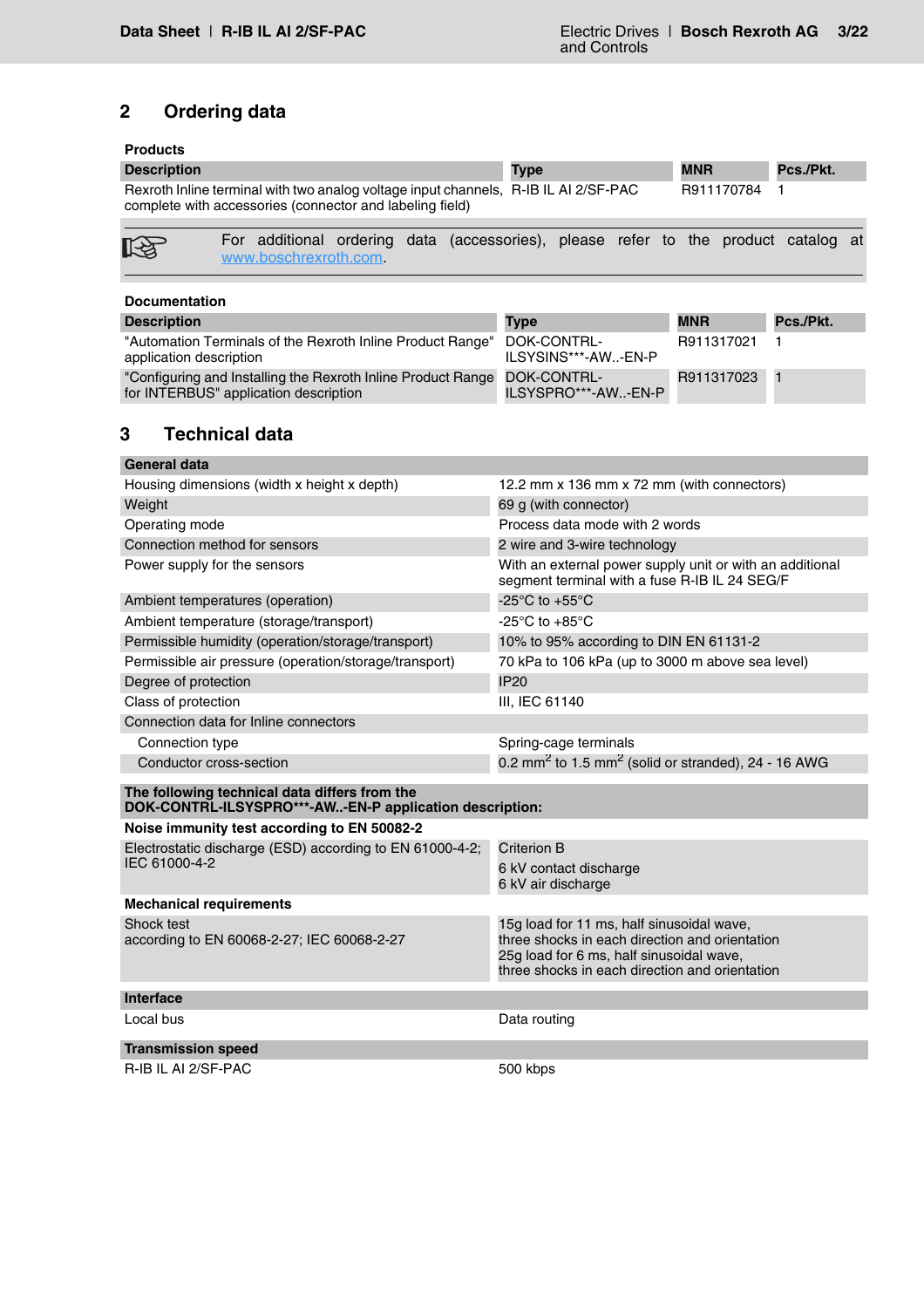0.533 µA/LSB 3.906 µA/LSB 0.4884 µA/LSB 1.000 µA/LSB

 $(15$  bits with sign bit)

| <b>Power consumption</b>                |                                                                                 |                                                                                  |                                                                                     |                                                                 |  |  |  |
|-----------------------------------------|---------------------------------------------------------------------------------|----------------------------------------------------------------------------------|-------------------------------------------------------------------------------------|-----------------------------------------------------------------|--|--|--|
| Communications power U <sub>I</sub>     |                                                                                 |                                                                                  | 7.5 V DC                                                                            |                                                                 |  |  |  |
| Current consumption from U <sub>1</sub> |                                                                                 |                                                                                  | 45 mA (typical); 60 mA (maximum)                                                    |                                                                 |  |  |  |
| I/O supply voltage UANA                 |                                                                                 |                                                                                  | 24 V DC                                                                             |                                                                 |  |  |  |
| Current consumption at U <sub>ANA</sub> |                                                                                 |                                                                                  | 13 mA (typical); 18 mA (maximum)                                                    |                                                                 |  |  |  |
| Total power consumption                 |                                                                                 |                                                                                  | 662 mW (typical), 882 mW (maximum)                                                  |                                                                 |  |  |  |
|                                         | Supply of the module electronics and I/O through the bus coupler/power terminal |                                                                                  |                                                                                     |                                                                 |  |  |  |
| Connection method                       |                                                                                 |                                                                                  | Potential routing                                                                   |                                                                 |  |  |  |
| <b>Analog inputs</b>                    |                                                                                 |                                                                                  |                                                                                     |                                                                 |  |  |  |
| <b>Number</b>                           |                                                                                 |                                                                                  | 2 analog single-ended inputs                                                        |                                                                 |  |  |  |
|                                         | Signals/resolution in the process data word (quantization)                      |                                                                                  |                                                                                     |                                                                 |  |  |  |
| Voltage                                 | 0 to 10 V                                                                       | 0 to 10.837 V<br>0 to 10,000 V<br>0 to 10,000 V<br>0 to 10.837 V                 | (IB IL format)<br>(IB ST format)<br>(IB RT format)<br>(Standardized representation) | 0.333 mV/LSB<br>2.441 mV/LSB<br>0.305 mV/LSB<br>1.000 mV/LSB    |  |  |  |
|                                         | ±10V                                                                            | $±10.837$ V<br>±10.000V<br>±10.000V<br>$±10.837$ V                               | (IB IL format)<br>(IB ST format)<br>(IB RT format)<br>(Standardized representation) | 0.333 mV/LSB<br>2.441 mV/LSB<br>0.305 mV/LSB<br>1.000 mV/LSB    |  |  |  |
| Current                                 | 0 to $20 \text{ mA}$                                                            | 0 to 21.6746 mA<br>0 to $20.000 \text{ mA}$<br>0 to 20,000 mA<br>0 to 21.6746 mA | (IB IL format)<br>(IB ST format)<br>(IB RT format)<br>(Standardized representation) | 0.6666 µA/LSB<br>4.8828 µA/LSB<br>0.6105 µA/LSB<br>1.000 µA/LSB |  |  |  |
|                                         | $±20$ mA                                                                        | $±21.6746$ mA<br>$±20.000$ mA<br>$±20.000$ mA<br>$±21.6746$ mA                   | (IB IL format)<br>(IB ST format)<br>(IB RT format)<br>(Standardized representation) | 0.6666 µA/LSB<br>4.8828 µA/LSB<br>0.6105 µA/LSB<br>1.000 µA/LSB |  |  |  |

4 to 20 mA 4 to 21.339 mA (IB IL format)

Measured value representation In the formats<br>IB IL

隐

Please read the notes on [page 16](#page-15-1) and [page 20](#page-19-0) on measured value representation in "IB IL" and "standardized representation" format.

4 to 20.000 mA (IB ST format) 4 to 20.000 mA (IB RT format)<br>4 to 21.339 mA (Standardized

Mean value generation **Mean value generation** Over 16 measured values (can be switched off) Conversion time of the A/D converter 120 µs, approximately

(Standardized representation)

Standardized representation

IB ST (12 bits with sign bit) IB RT (15 bits with sign bit)<br>Standardized representation (15 bits with sign bit)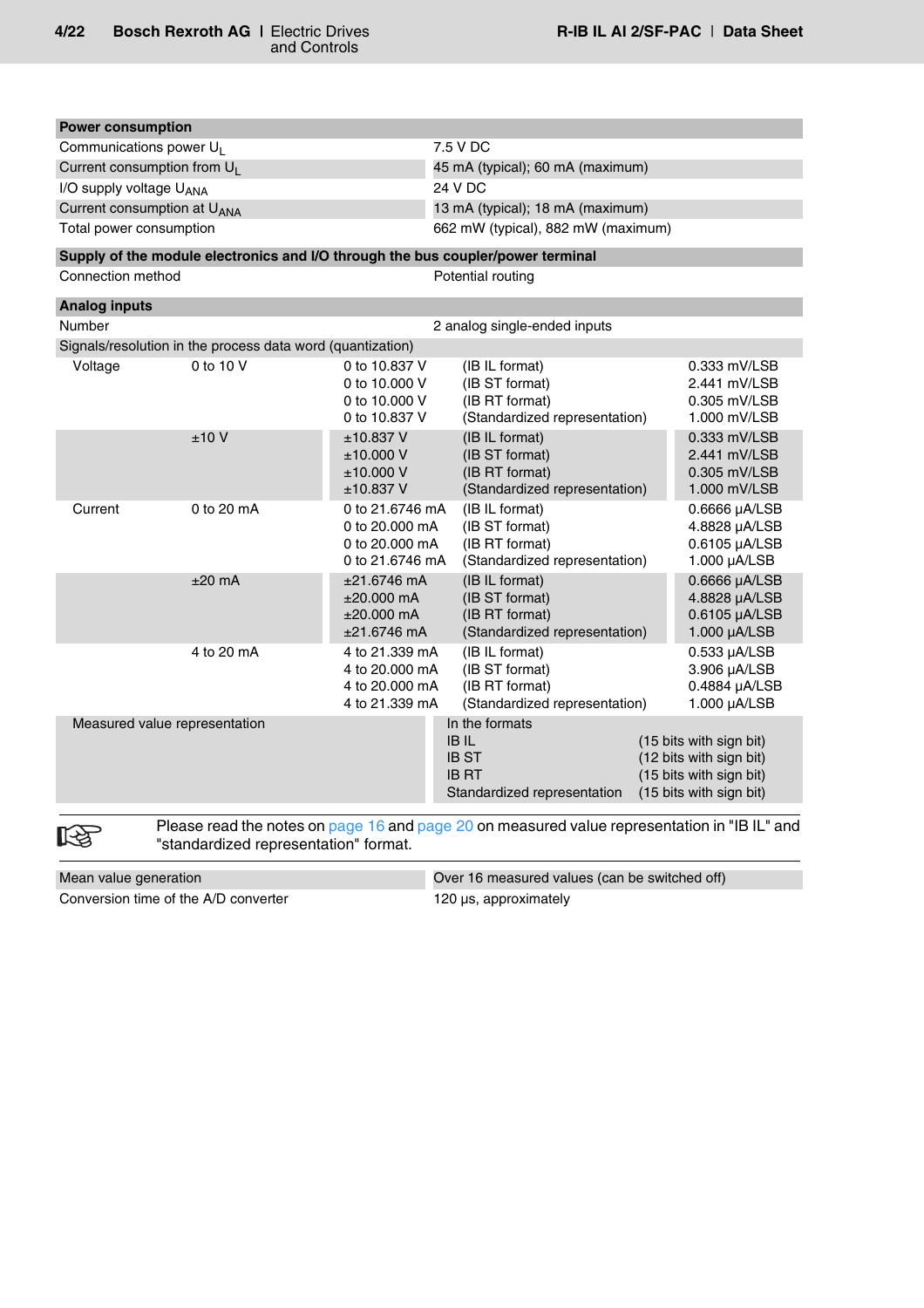| <b>Voltage inputs</b>                                                                       |                                                                    |
|---------------------------------------------------------------------------------------------|--------------------------------------------------------------------|
| Input resistance                                                                            | $>220$ k $\Omega$                                                  |
| Limit frequency (-3 dB) of the input filters                                                | 40 Hz                                                              |
| Internal process data update of both channels                                               | $< 1.5$ ms                                                         |
| Behavior on sensor failure                                                                  | Goes to 0 V                                                        |
| Maximum permissible voltage between analog voltage<br>inputs and analog reference potential | ±32V                                                               |
| Common mode rejection (CMR)                                                                 | 90 dB, minimum                                                     |
| Reference: Voltage input signal, valid for permissible DC<br>common mode voltage range      | 110 dB (typical)                                                   |
| Permissible DC common mode voltage for CMR                                                  | 40 V between voltage input and FE                                  |
| <b>Current inputs</b>                                                                       |                                                                    |
| Input resistance                                                                            | 50 $\Omega$ (shunt)                                                |
| Limit frequency (-3 dB) of the input filters                                                | 40 Hz                                                              |
| Internal process data update of both channels                                               | $< 1.5 \text{ ms}$                                                 |
| Behavior on sensor failure                                                                  | Goes to 0 mA or 4 mA                                               |
| Maximum permissible voltage between analog current<br>inputs and analog reference potential | $\pm$ 5 V (corresponds to 100 mA across the sensor<br>resistances) |
| Common mode rejection (CMR)                                                                 | 90 dB, minimum                                                     |
| Reference: Current input signal, valid for permissible DC<br>common mode voltage range      | 110 dB (typical)                                                   |
| Permissible DC common mode voltage for CMR                                                  | 40 V between current input and FE                                  |
| Maximum permissible current                                                                 | $±100$ mA                                                          |

The time given includes the internal firmware runtime and the time for the analog digital conversion of the module. For system considerations (e.g., for the step response determination of sensors), please take into account additional times for latching and bus transmission as well as the status of mean-value generation.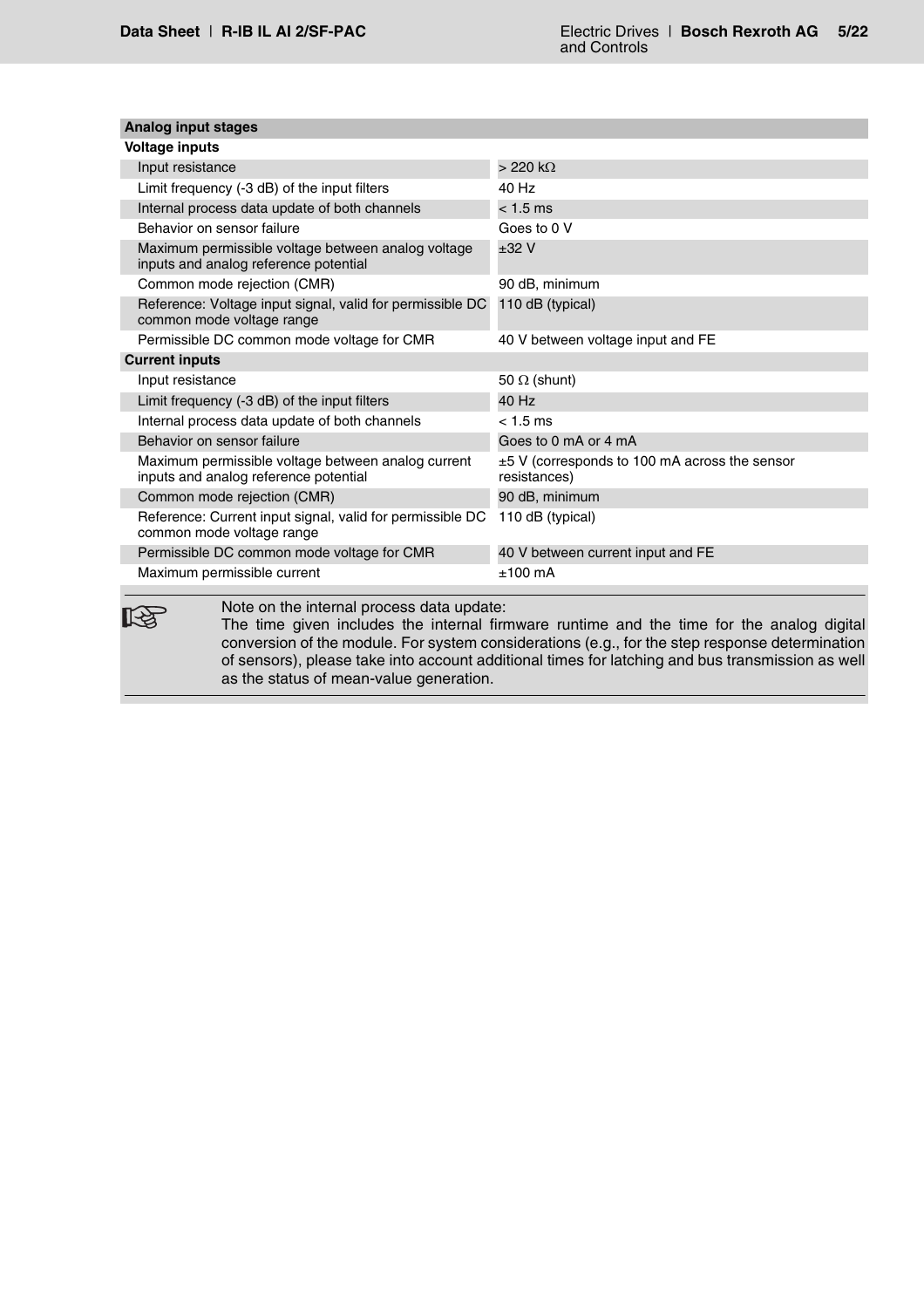| Tolerance behavior and temperature response of the voltage inputs<br>(The tolerance values refer to the measuring range final value of 10 V.)       |                                                                                     |  |                  |                                        |                |                                                                                   |
|-----------------------------------------------------------------------------------------------------------------------------------------------------|-------------------------------------------------------------------------------------|--|------------------|----------------------------------------|----------------|-----------------------------------------------------------------------------------|
|                                                                                                                                                     |                                                                                     |  |                  | <b>Typical</b>                         |                | Maximum                                                                           |
| Tolerance at 23°C                                                                                                                                   |                                                                                     |  |                  |                                        |                |                                                                                   |
| Tolerance through offset                                                                                                                            |                                                                                     |  |                  | ±0.03%                                 |                | $±0.06\%$                                                                         |
| Tolerance through gain                                                                                                                              |                                                                                     |  |                  | ±0.05%                                 |                | ±0.10%                                                                            |
| Differential non-linearity                                                                                                                          |                                                                                     |  |                  | ±0.10%                                 |                | ±0.20%                                                                            |
| Total tolerance of the voltage inputs at 23 °C<br>Tolerance through offset, gain, and linearity                                                     |                                                                                     |  |                  | ±0.15%                                 |                | $±0.30\%$                                                                         |
| Temperature response at -25°C to +55°C                                                                                                              |                                                                                     |  |                  |                                        |                |                                                                                   |
| Offset drift T <sub>KVO</sub>                                                                                                                       |                                                                                     |  |                  | $±6$ ppm/K                             |                | $±12$ ppm/K                                                                       |
| Gain drift $T_{KG}$                                                                                                                                 |                                                                                     |  |                  | $\pm 30$ ppm/K                         |                | $±50$ ppm/K                                                                       |
| Total voltage drift $T_{Ktot} = T_{KVO} + T_{KG}$                                                                                                   |                                                                                     |  |                  | $±36$ ppm/K                            |                | $\pm 62$ ppm/K                                                                    |
| Total tolerance of the voltage inputs (-25°C to +55°C)<br>Tolerance through offset, gain, linearity, and drift                                      |                                                                                     |  |                  | ±0.30%                                 |                | ±0.50%                                                                            |
| Tolerance behavior and temperature response of the current inputs<br>(The tolerance indications refer to the measuring range final value of 20 mA.) |                                                                                     |  |                  |                                        |                |                                                                                   |
|                                                                                                                                                     |                                                                                     |  |                  | <b>Typical</b>                         |                | <b>Maximum</b>                                                                    |
| Tolerance at 23°C                                                                                                                                   |                                                                                     |  |                  |                                        |                |                                                                                   |
| Tolerance through offset                                                                                                                            |                                                                                     |  |                  | ±0.03%                                 |                | ±0.06%                                                                            |
| Tolerance through gain                                                                                                                              |                                                                                     |  |                  | ±0.10%                                 |                | ±0.10%                                                                            |
| Differential non-linearity                                                                                                                          |                                                                                     |  | ±0.10%           |                                        |                | $±0.30\%$                                                                         |
| Total tolerance of the current inputs at 23 °C<br>Tolerance through offset, gain, and linearity                                                     |                                                                                     |  | ±0.20%           |                                        |                | ±0.40%                                                                            |
| Temperature response at -25 $^{\circ}$ C to +55 $^{\circ}$ C                                                                                        |                                                                                     |  |                  |                                        |                |                                                                                   |
| Offset drift $T_{KIO}$                                                                                                                              |                                                                                     |  | $±6$ ppm/K       |                                        |                | $±12$ ppm/K                                                                       |
| Gain drift T <sub>KG</sub>                                                                                                                          |                                                                                     |  | $\pm 30$ ppm/K   |                                        |                | $±50$ ppm/K                                                                       |
| Total drift $T_{Ktot} = T_{KIO} + T_{KG}$                                                                                                           |                                                                                     |  | $±36$ ppm/K      |                                        | $\pm 62$ ppm/K |                                                                                   |
| Total tolerance of the current inputs (-25°C to +55°C)<br>Tolerance through offset, gain, linearity, and drift                                      |                                                                                     |  | ±0.35%           |                                        | $±0.60\%$      |                                                                                   |
| Additional tolerances influenced by electromagnetic fields                                                                                          |                                                                                     |  |                  |                                        |                |                                                                                   |
| Type of electromagnetic interference                                                                                                                | <b>Typical deviation from the</b><br>measuring range final value<br>(voltage input) |  |                  |                                        |                | <b>Typical deviation of the</b><br>measuring range final value<br>(current input) |
|                                                                                                                                                     | <b>Relative</b>                                                                     |  | <b>Absolute</b>  | <b>Relative</b>                        |                | <b>Absolute</b>                                                                   |
| Electromagnetic fields;<br>Field strength 10 V/m<br>according to EN 61000-4-3/IEC 61000-4-3                                                         | $< \pm 2\%$                                                                         |  | < ±200 mV        | $< \pm 2\%$                            |                | $<$ $\pm$ 400 µA                                                                  |
| Conducted interference<br>Class 3 (test voltage 10 V)<br>according to EN 61000-4-6/IEC 61000-4-6                                                    | $< \pm 1\%$                                                                         |  | $< \pm 100$ mV   | $< \pm 1\%$                            |                | $< \pm 100 \mu A$                                                                 |
| Fast transients (burst)<br>4 kV supply, 2 kV input<br>according to EN 61000-4-4/IEC 61000-4-4                                                       | $< \pm 1\%$                                                                         |  | $<$ $\pm$ 100 mV | $< \pm 1\%$                            |                | $< \pm 100 \mu A$                                                                 |
| <b>Safety equipment</b>                                                                                                                             |                                                                                     |  |                  |                                        |                |                                                                                   |
| Surge voltage                                                                                                                                       |                                                                                     |  |                  | Suppressor diodes in the analog inputs |                |                                                                                   |

# **Approvals**

For the latest approvals, please visit [www.boschrexroth.com.](http://www.boschrexroth.com)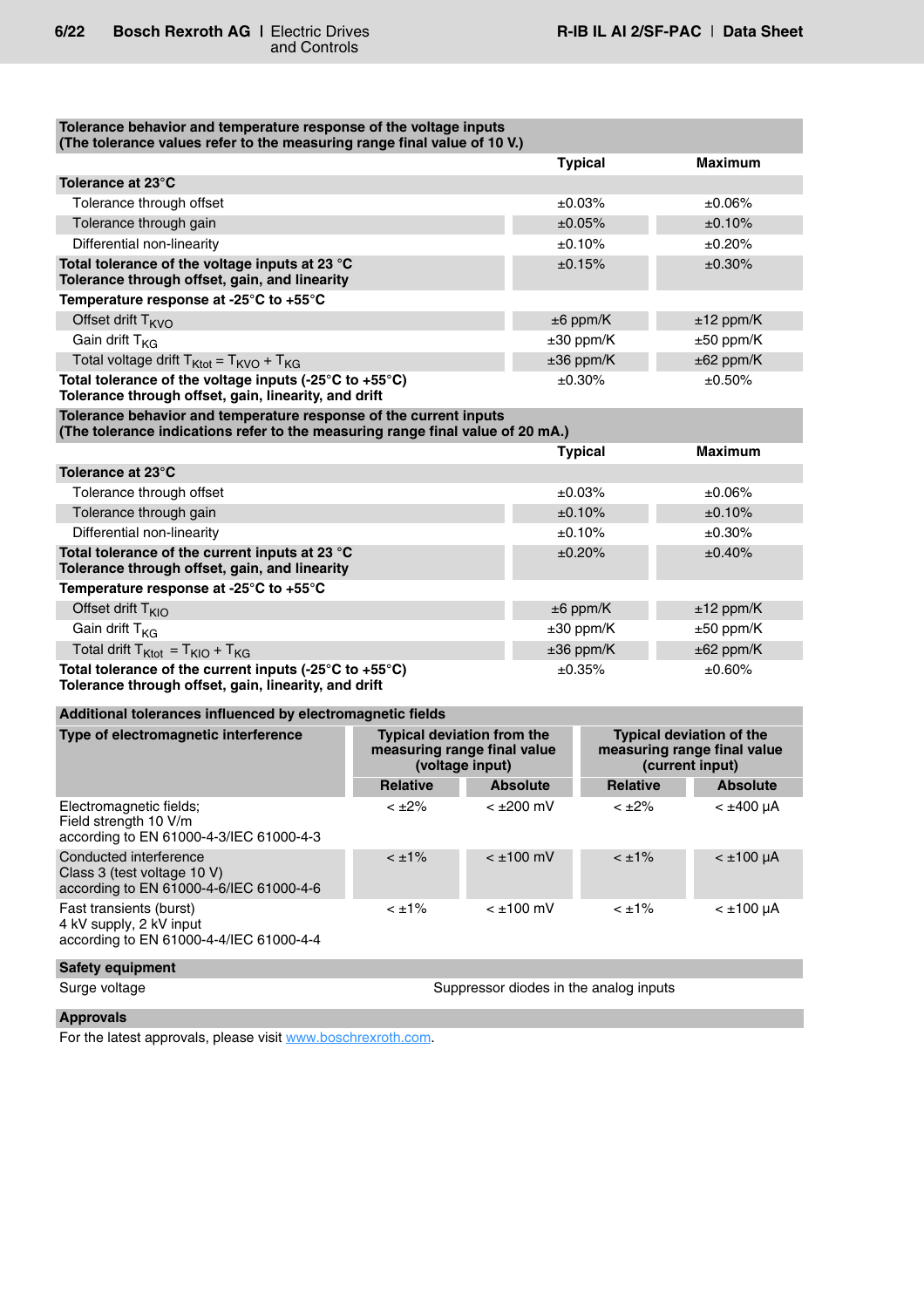<span id="page-6-0"></span>**4 Local diagnostic and status indicators and terminal point assignment**



*Fig. 1 Terminal with appropriate connector*

#### <span id="page-6-1"></span>**4.1 Local diagnostic and status indicators**

| Des. | Color | <b>Meaning</b> |
|------|-------|----------------|
|      | Green | Diagnostics    |

#### <span id="page-6-2"></span>**4.2 Function identification**

Green

#### <span id="page-6-3"></span>**4.3 Terminal point assignment**

| <b>Terminal</b><br>points | <b>Signal</b> | <b>Assignment</b>                                           |
|---------------------------|---------------|-------------------------------------------------------------|
| 1.1                       | $+U1$         | Voltage input channel 1                                     |
| 2.1                       | $+U2$         | Voltage input channel 2                                     |
| 1.2                       | $+11$         | Current input channel 1                                     |
| 2.2                       | $+12$         | Current input channel 2                                     |
| 1.3                       | -1            | Minus input for channel 1<br>(for both current and voltage) |
| 2.3                       | -2            | Minus input for channel 2<br>(for both current and voltage) |
| 1.4, 2.4                  | <b>Shield</b> | Shield connection                                           |

# <span id="page-6-4"></span>**5 Installation instructions**

High current flowing through potential jumpers  $U_M$ and  $U_S$  leads to a temperature rise in the potential jumpers and inside the terminal. Observe the following instructions to keep the current flowing through the potential jumpers of the analog terminals as low as possible:



**Create a separate main circuit for the analog terminals.**

If this is not possible in your application and if you are using analog terminals in a main circuit together with other terminals, place the analog terminals after all the other terminals at the end of the main circuit.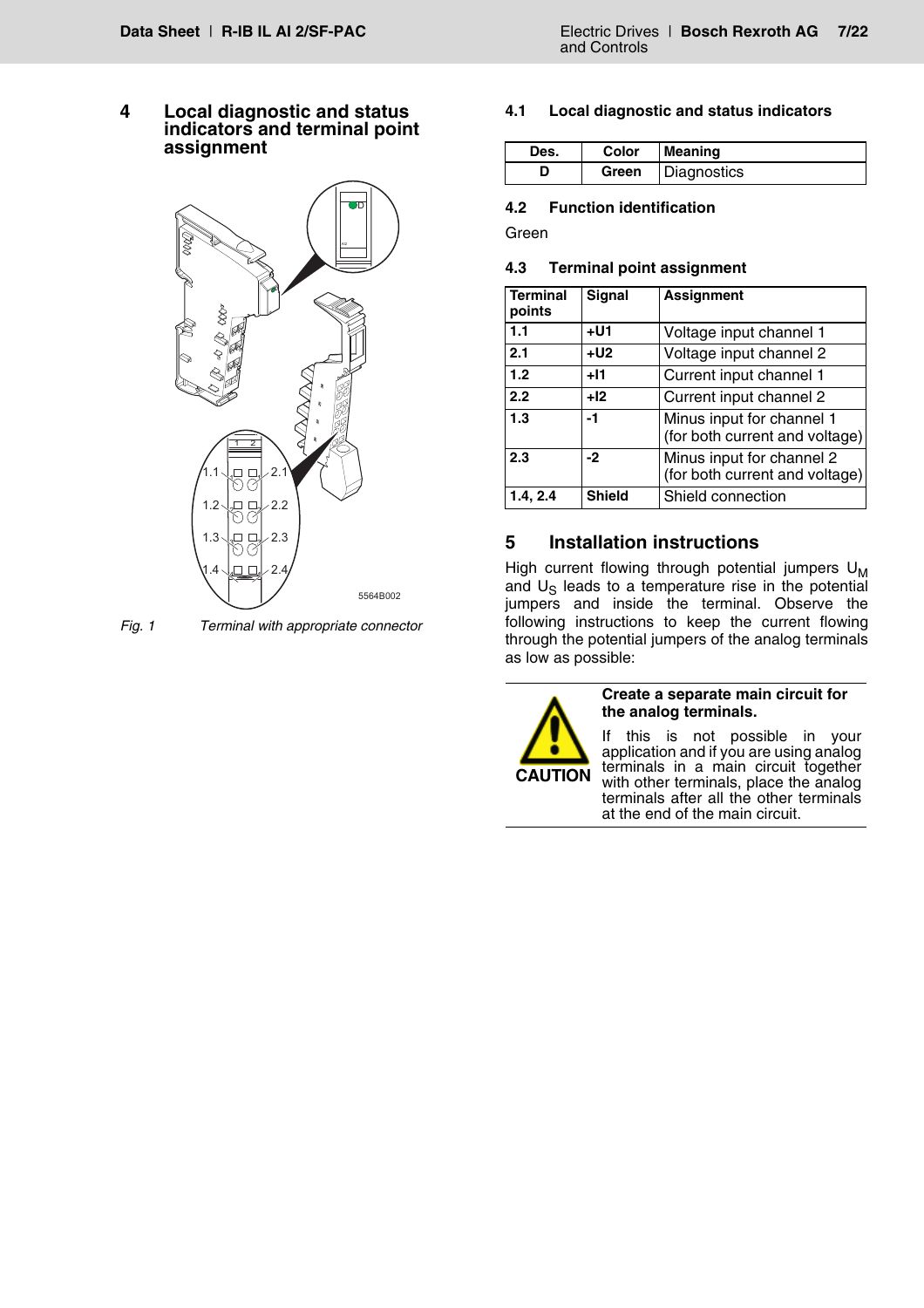# <span id="page-7-0"></span>**6 Internal circuit diagram**



*Fig. 2 Internal wiring of the terminal points*

## Key:

 $\overline{\mathbb{F}}$ 

| OPC                    | Protocol chip                                                   |
|------------------------|-----------------------------------------------------------------|
|                        | Optocoupler                                                     |
|                        | Supply unit with electrical isolation                           |
| μP<br>MUX <sup>O</sup> | Microprocessor with multiplexer and<br>analog/digital converter |
| <b>REF</b>             | Reference voltage                                               |
| <b>EEPROM</b>          | Electrically erasable programmable read-<br>only memory         |
|                        | Amplifier                                                       |
|                        | Coupling network                                                |

Other symbols used are explained in 隐 the DOK-CONTRL-ILSYSPRO\*\*\*- AW..-EN-P application description or the application description for your bus system.

# <span id="page-7-1"></span>**7 Electrical isolation**



*Fig. 3 Electrical isolation of the individual function areas*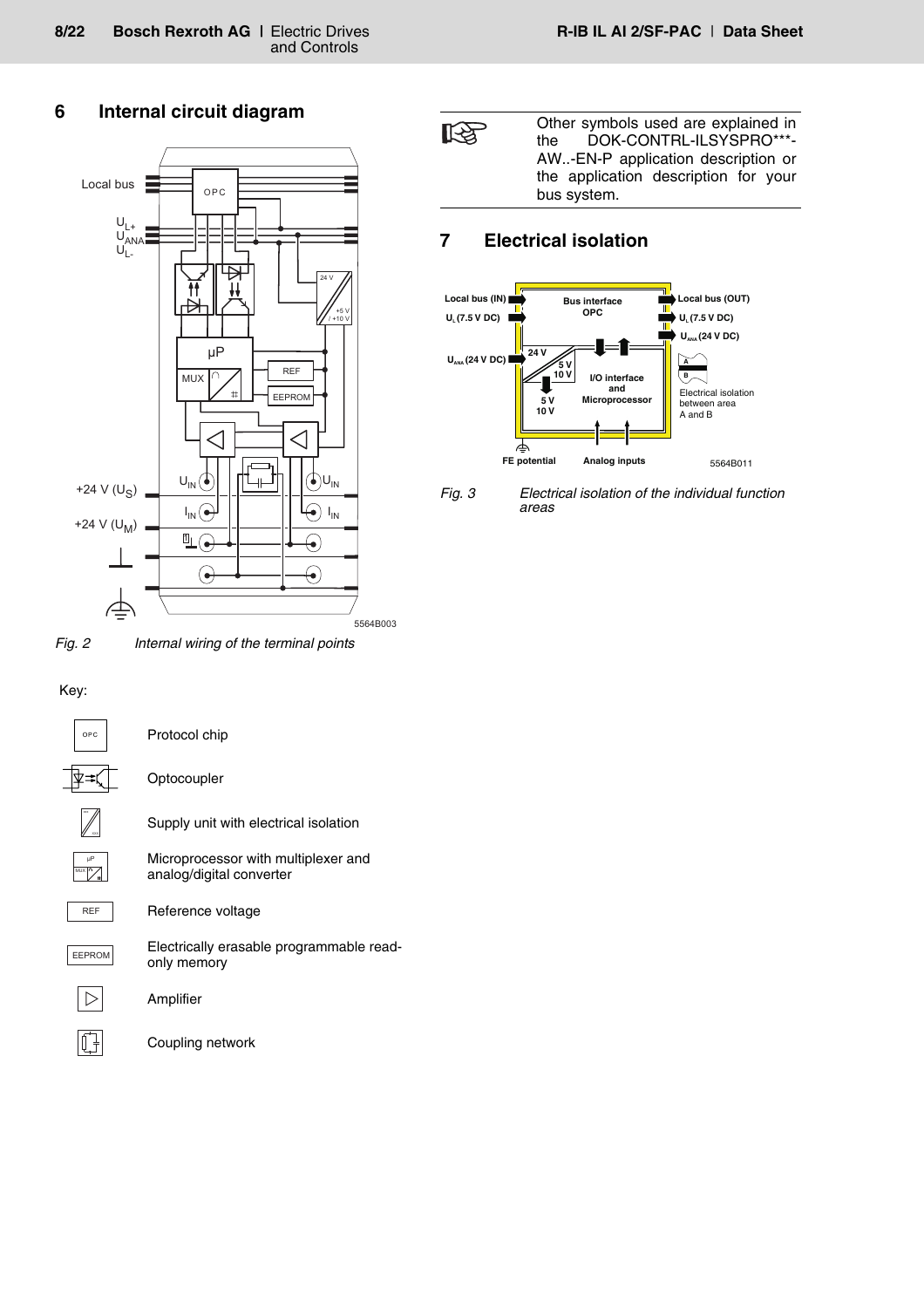## <span id="page-8-0"></span>**8 Connection notes**



**RAD** 

Do not connect voltages above  $\pm 5$  V to a current input. The module electronics will be damaged, as the maximum permissible current of ±100 mA will be exceeded.

**Always** connect the analog sensors using shielded, twisted pair cables. Connect the shield to the terminal using the shield connection clamp. The clamp connects the shield with high resistance and with a capacitor to FE on the module side. Additional wiring is not necessary. Connect the shield of the sensor with

PE potential.

#### **Within the terminal, ground is connected to FE via an RC element.**

If you want to use **both** channels of the terminal, you can connect the shield in various ways depending on the cable feed.

#### **Connection of sensors using a multi-wire bus cable**

- Strip the outer sheath of the bus cable where required and connect the shield to the Inline terminal using the shield connection clamp of the shield connector (see A in [Fig. 4](#page-8-1)).
- Lead the bus cable to the sensors (see B in [Fig. 4](#page-8-1)).



<span id="page-8-1"></span>*Fig. 4 Connection of sensors using a multi-wire bus cable*

#### **Connection of sensors using separate cables**

Connect the sensors with separate sensor cables to protect them against ground loops as follows (see [Fig. 5](#page-8-2)).

- Install a busbar with a connection to the ground potential in front of the Inline terminal (detail B in [Fig. 5\)](#page-8-2).
- Strip the outer sheath of the bus cable where required and connect the shield using an appropriate shield clamp.
- Please note that the busbar must be the only point in the wiring at which the shield is connected with ground potential.
- Lead the sensor cables to the Inline terminals and connect the shield using the shield connection clamp of the shield connector (see A in 1).
- Lead the sensor cable into the sensor making sure to **maintain the cable insulation** (detail C in [Fig. 5](#page-8-2)).
- Repeat this procedure for the second sensor cable.



<span id="page-8-2"></span>*Fig. 5 Connection of two analog sensors with separate cables*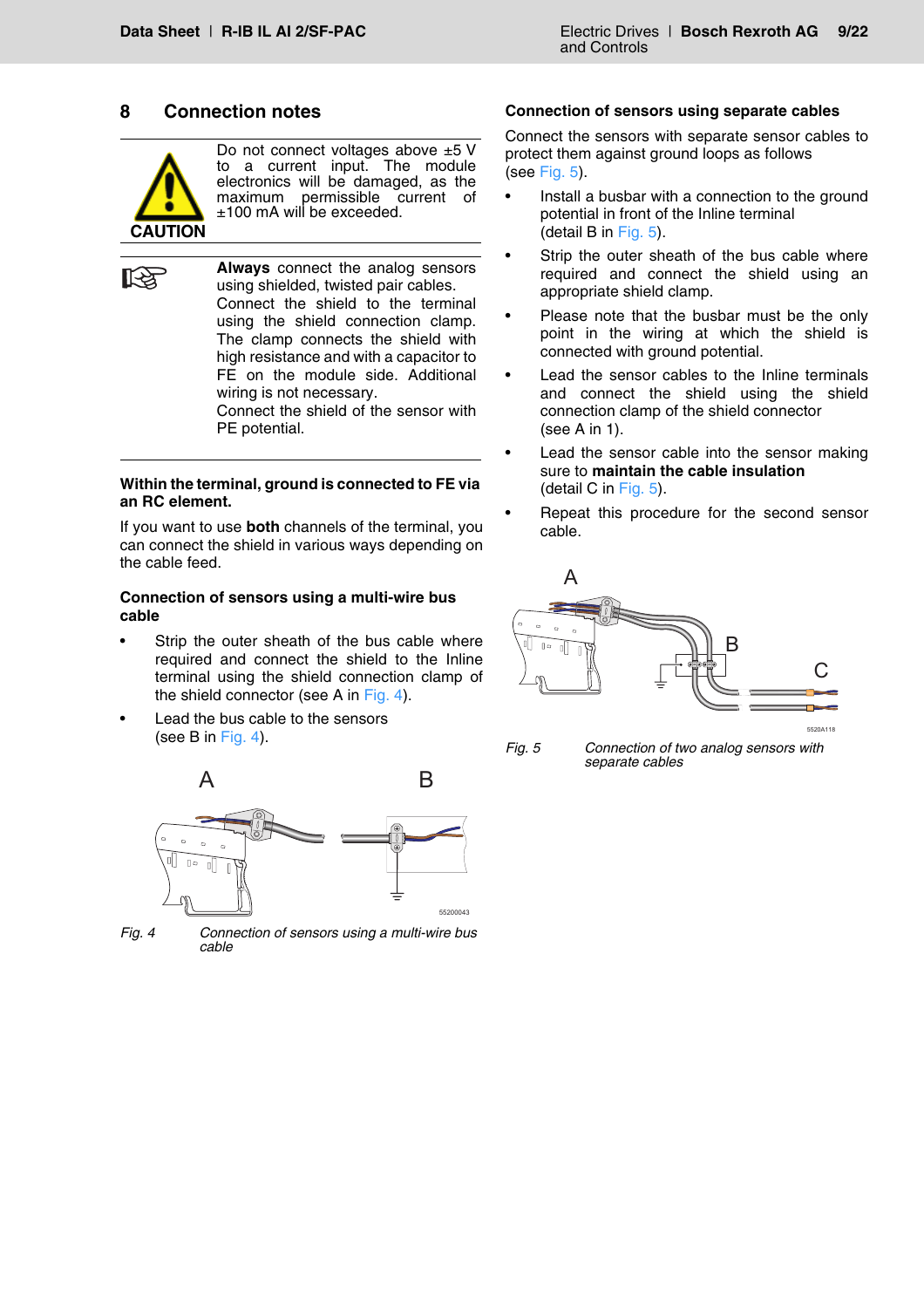# <span id="page-9-0"></span>**9 Connection examples**

Use a connector with shield 飞 connection when installing the sensors. [Fig. 6](#page-9-3) and [Fig. 7](#page-9-4) show the connection schematically (without shield connection).

#### <span id="page-9-1"></span>**9.1 Connection of active sensors**



- <span id="page-9-3"></span>*Fig. 6 Connection of active sensors in 2-wire technology with shield connection*
- A Active sensor with voltage output (channel 1)
- B Active sensor with current output (channel 2)

## <span id="page-9-2"></span>**9.2 Connection of passive sensors**



<span id="page-9-4"></span>*Fig. 7 Connection of two passive sensors in 2-wire technology with shield connection*

[Fig. 7](#page-9-4) shows the passive sensor supply. The sensors are supplied through a pre-connected segment terminal with a fuse. The sensors can also be supplied from an external power supply unit.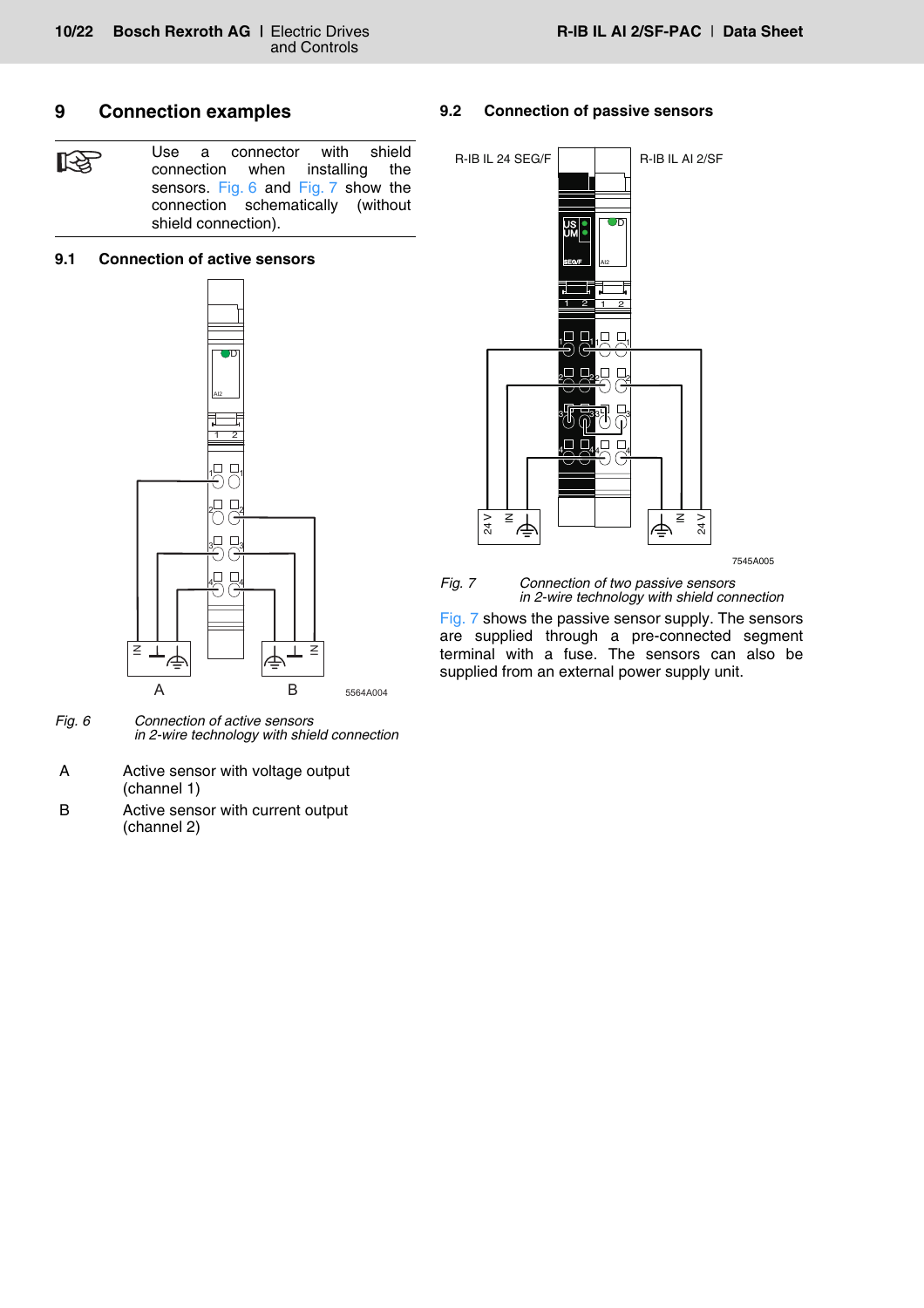## <span id="page-10-0"></span>**9.3 Connection for battery monitoring**



Both reference inputs (minus inputs) of each terminal are connected to each other. If signal sources are connected in series, wrong connections can lead to a short circuit **CAUTION** of individual signal sources.



*Fig. 8 Connection for battery monitoring* Because of the single-ended inputs, the following connections are necessary:

Connect the reference input of a terminal between two voltage sources.

Channel 1 measures the first voltage source with opposite polarity. The measured value must be adapted in the control system to the polarity.

Channel 2 measures the second voltage source with correct polarity.

Configure the terminal to bipolar  $(\pm 10 \text{ V})$ .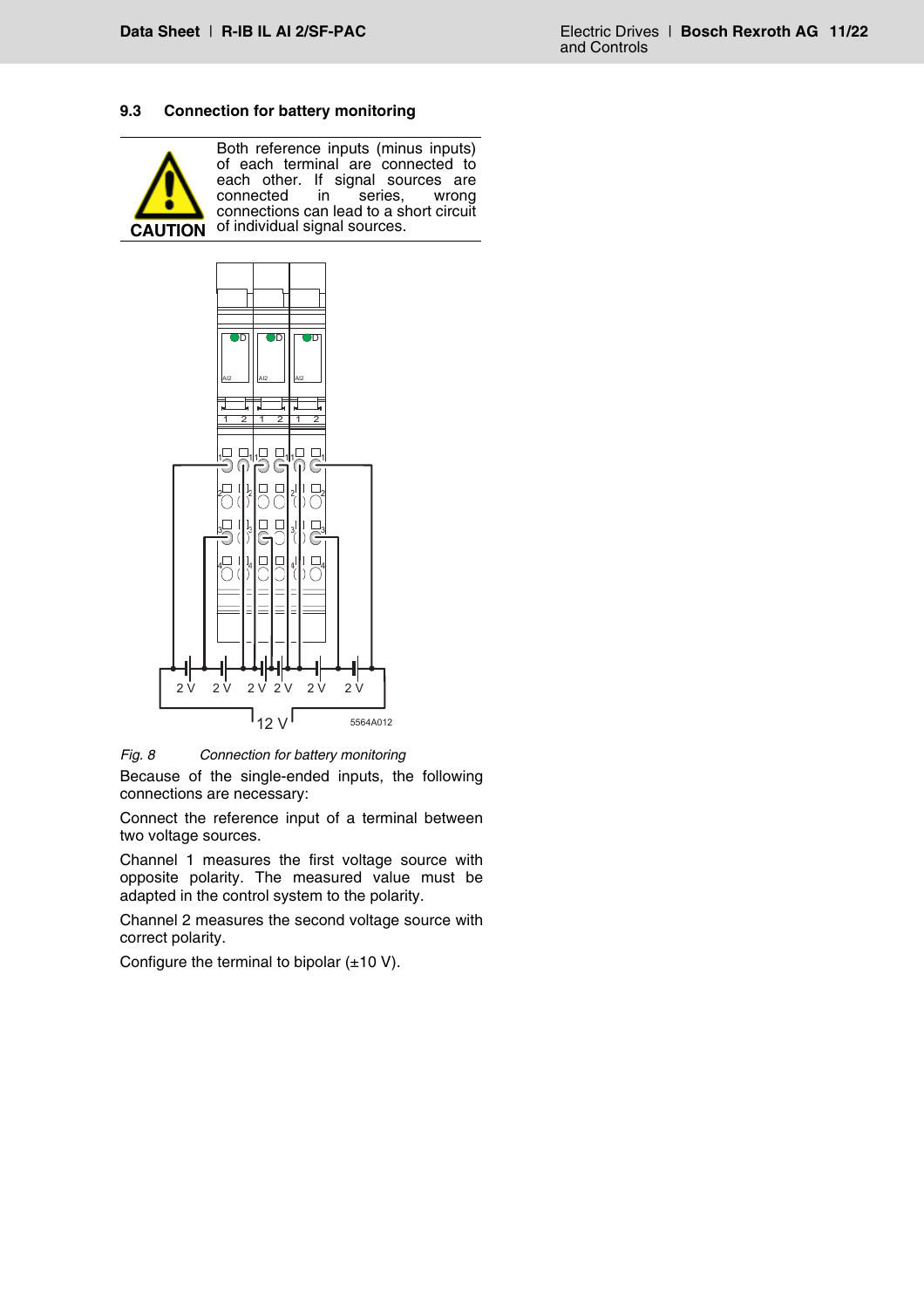# <span id="page-11-0"></span>**10 Programming data/ configuration data**

# <span id="page-11-1"></span>**10.1 Local bus**

| IID code                | 7F <sub>hex</sub> (127 <sub>dec</sub> ) |
|-------------------------|-----------------------------------------|
| Length code             | $02_{hex}$                              |
| Input address area      | 2 words                                 |
| Output address area     | 2 words                                 |
| Parameter channel (PCP) | 0 bytes                                 |
| Register length (bus)   | 2 words                                 |

## <span id="page-11-2"></span>**10.2 Other bus systems**

| <b>ISS</b> |                                      |                         |  |  |  | For the programming data/       |  |
|------------|--------------------------------------|-------------------------|--|--|--|---------------------------------|--|
|            |                                      |                         |  |  |  | configuration data of other bus |  |
|            |                                      |                         |  |  |  | systems, please refer to the    |  |
|            | corresponding electronic device data |                         |  |  |  |                                 |  |
|            |                                      | sheet (e.g., GSD, EDS). |  |  |  |                                 |  |

# <span id="page-11-3"></span>**11 Process data**

## <span id="page-11-4"></span>**11.1 OUT process data for configuring the terminal (see [page 14](#page-13-0))**

| (Word.bit) | Word x<br><b>Byte</b> |    |    |        |                 |    |    |        |   |   |        |   |                 |  |
|------------|-----------------------|----|----|--------|-----------------|----|----|--------|---|---|--------|---|-----------------|--|
| view       | Bit                   | 15 | '4 | 13     | 12 <sup>2</sup> | 11 | 10 | a      | 8 | 6 |        | ິ |                 |  |
| Channel 1  | Assignment            |    |    | $\sim$ |                 | ⌒  |    | Filter |   | ∩ | Format |   | Measuring range |  |
| Channel 2  | Assignment            |    |    | ⌒      |                 |    |    | Filter |   |   | Format |   | Measuring range |  |

# <span id="page-11-5"></span>**11.2 Assignment of the terminal points to the IN process data words (see [page 15](#page-14-0))**

| (Word.bit)                   | <b>Byte</b>      |                                                                        |                                                                        |                    |    |    |    |   |   | Word x |   |   |   |   |   |  |  |
|------------------------------|------------------|------------------------------------------------------------------------|------------------------------------------------------------------------|--------------------|----|----|----|---|---|--------|---|---|---|---|---|--|--|
| view                         | Bit              | 15                                                                     | 14                                                                     | 13                 | 12 | 11 | 10 | 9 | 8 |        | 6 | 5 | 4 | 3 | 2 |  |  |
| Channel 1                    | Signal           | 15                                                                     | 14                                                                     | 13                 | 12 | 11 | 10 | 9 | 8 | 7      | 6 | 5 | 4 | 3 | 2 |  |  |
|                              |                  | Terminal point 1.1: Voltage input<br>Terminal point 1.2: Current input |                                                                        |                    |    |    |    |   |   |        |   |   |   |   |   |  |  |
|                              | Signal reference |                                                                        | Terminal point 1.3                                                     |                    |    |    |    |   |   |        |   |   |   |   |   |  |  |
|                              | Shield (FE)      |                                                                        |                                                                        | Terminal point 1.4 |    |    |    |   |   |        |   |   |   |   |   |  |  |
| Channel 2                    | Signal           | 15                                                                     | 14                                                                     | 13                 | 12 | 11 | 10 | 9 | 8 | 7      | 6 | 5 | 4 | 3 | 2 |  |  |
|                              |                  |                                                                        | Terminal point 2.1: Voltage input<br>Terminal point 2.2: Current input |                    |    |    |    |   |   |        |   |   |   |   |   |  |  |
|                              | Signal reference | Terminal point 2.3                                                     |                                                                        |                    |    |    |    |   |   |        |   |   |   |   |   |  |  |
| Shield<br>Terminal point 2.4 |                  |                                                                        |                                                                        |                    |    |    |    |   |   |        |   |   |   |   |   |  |  |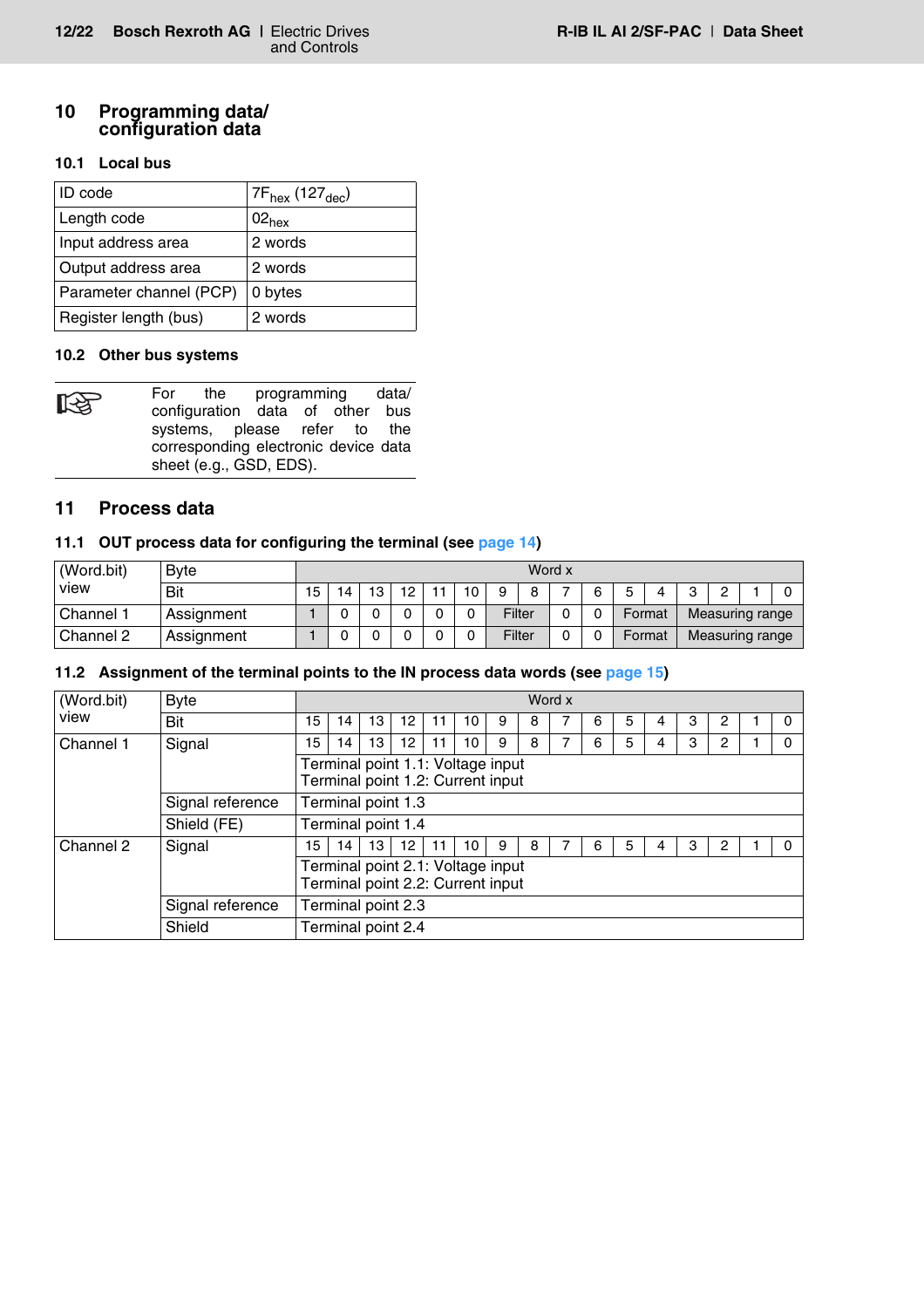## <span id="page-12-0"></span>**11.3 OUT process data**

With the two OUT process data words you can configure each channel of the terminal independently. The following configurations are possible:

- Selecting a measuring range according to the input signal
- Switching off mean-value generation
- Switching between the measured value representation formats

The configuration setting is not stored. It must be transmitted in each bus cycle.

After applying voltage (power up) to the Inline station, the "Measured value invalid" message (error code  $8004<sub>hex</sub>$ ) appears in the IN process data. After a maximum of 1 second, the preset configuration is accepted and the first measured value is available. If you change the configuration the corresponding channel is re-initialized. The "Measured value invalid" message (error code  $8004<sub>hex</sub>$ ) appears in the IN process data for a maximum of 100 ms.

#### Default:

| Measuring range:          | 0 V to 10 V |
|---------------------------|-------------|
| Mean-value<br>generation: | Switched on |
| Output format:            | IL format   |

Mean-value generation should be [২≵ switched off for the analysis of dynamic signals. Do not apply current and voltage ।स्त्रि signals to an input channel simultaneously as you will not receive valid measured values. You cannot change the signal input type through the OUT process data. Current or voltage measurement is selected by applying the measured signal to the current or voltage input. **CAUTION**In addition, select the corresponding measuring range through the OUT process data.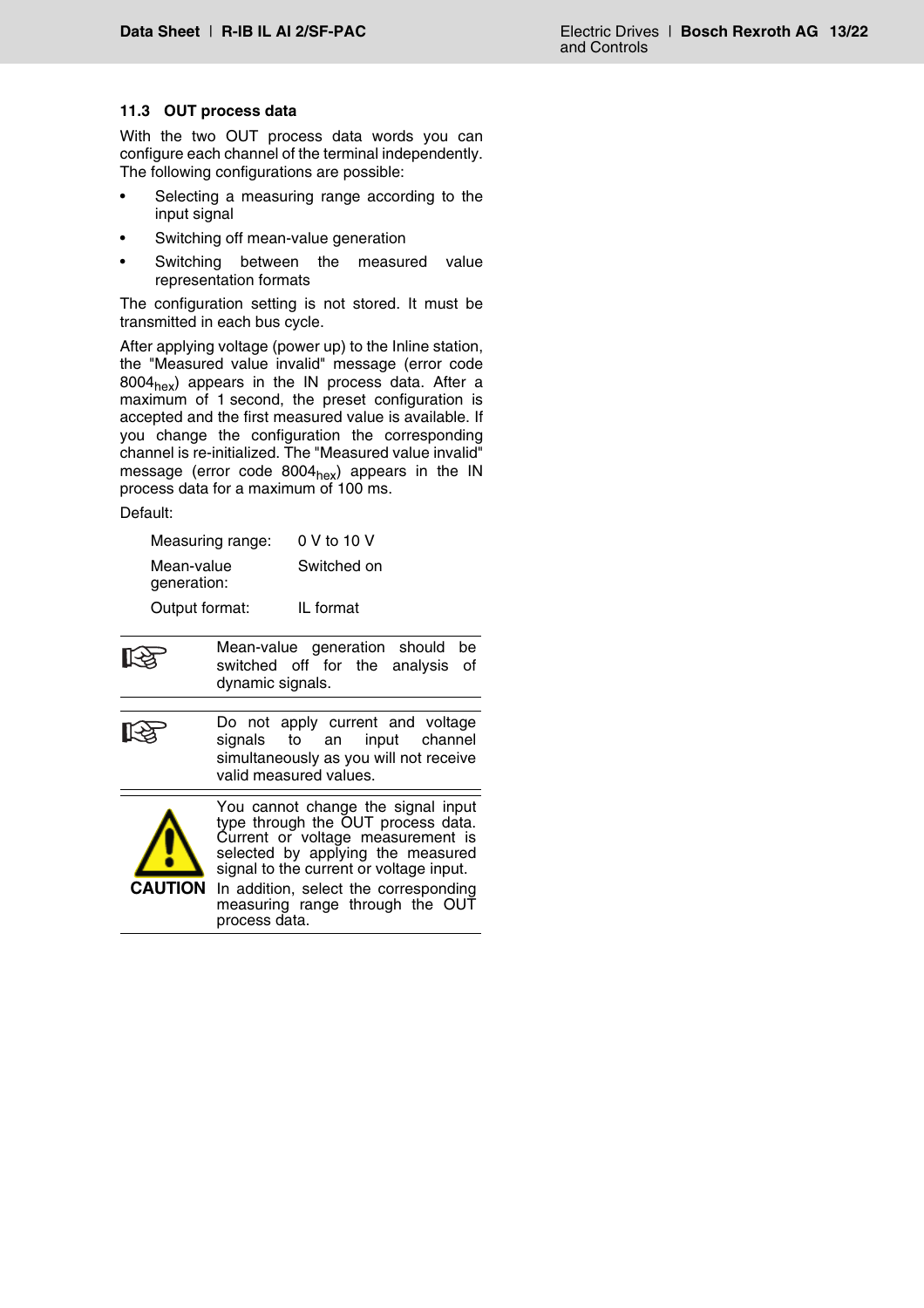

<span id="page-13-0"></span>MSB Most significant bit LSB Least significant bit

Set all reserved bits to 0.

咚 One OUT process data word is available for the configuration of each channel.

In order to configure the terminal, set bit 15 of the corresponding output word to 1. If bit  $15 = 0$ , the preset configuration is active.

Bit 15:

| <b>Code</b> | Configuration      |
|-------------|--------------------|
|             | <b>Default</b>     |
|             | Configuration data |

Bit 9 and bit 8:

| Code  | Filter                            |
|-------|-----------------------------------|
| 00    | 16-sample average value (default) |
| 01    | l No filter                       |
| 10.11 | Reserved                          |

Bit 5 and bit 4:

| Code | Format                           |
|------|----------------------------------|
| 00   | <b>IB IL (15 bits) (default)</b> |
| 01   | IB ST (12 bits)                  |
| 10   | IB RT (15 bits)                  |
|      | Standardized representation      |

Bit 3 to bit 0:

| Code         | <b>Measuring range (voltage)</b> |
|--------------|----------------------------------|
| 0000         | 0 V to 10 V (default)            |
| 0001         | ±10V                             |
| 0010 to 0111 | Reserved                         |
| 1000         | 0 mA to 20 mA                    |
| 1001         | $\pm 20$ mA                      |
| 1010         | 4 mA to 20 mA                    |
| 1011 to 1111 | Reserved                         |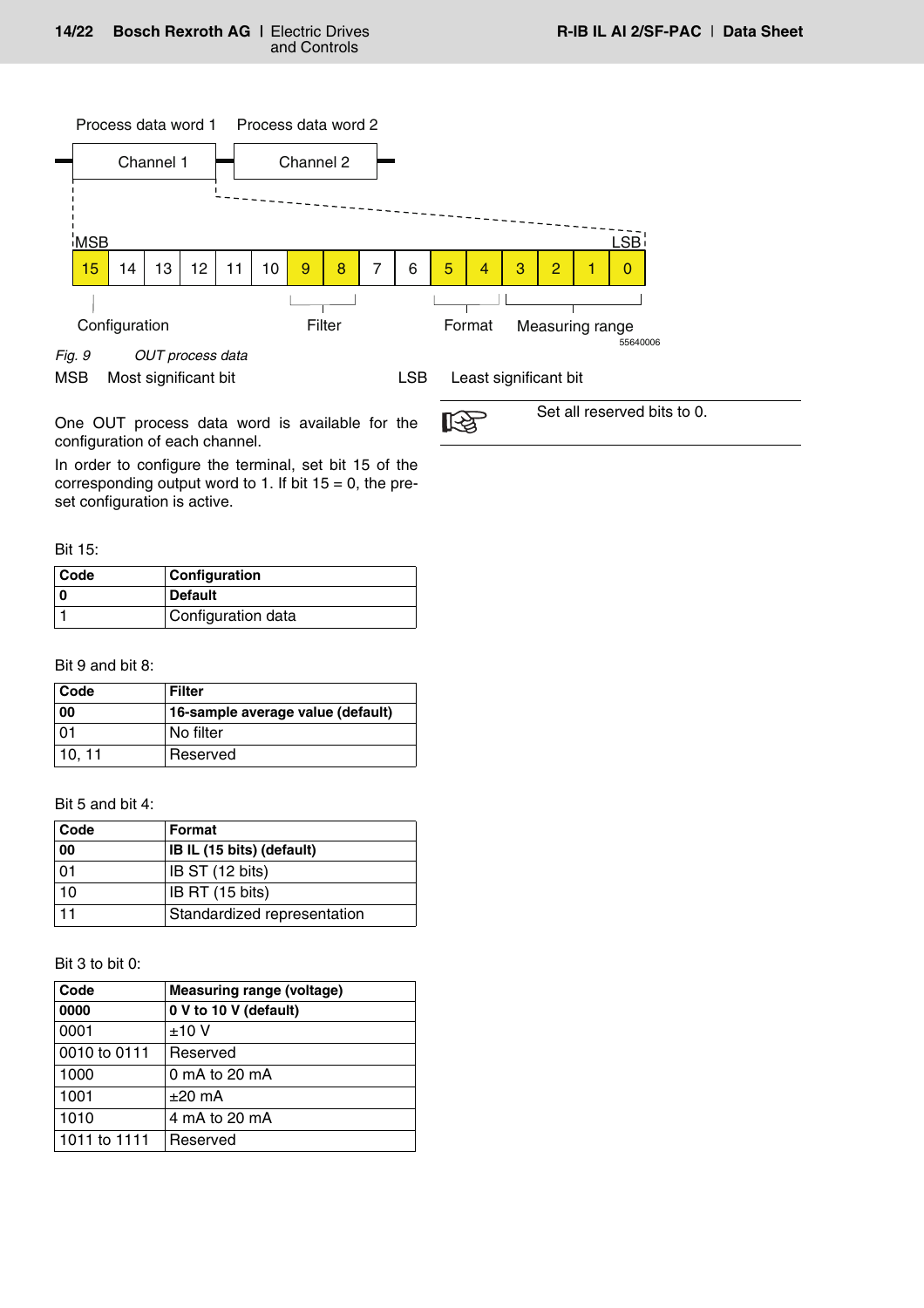## <span id="page-14-0"></span>**11.4 IN process data**

The measured values are transmitted per channel to the controller board or the computer by means of the IN process data.



*Fig. 10 Sequence of the IN process data and representation of the bits of the first process data word in the different formats*

- SB Sign bit
- AV Analog value
- 0/4 Measuring range 4 to 20 mA
- OC Open circuit
- OR Overrange
- MSB Most significant bit
- LSB Least significant bit

The "IB IL" and "standardized representation" process data formats support extended diagnostics. The following error codes are possible:

<span id="page-14-1"></span>

| Code (hex) | Error                                                        |
|------------|--------------------------------------------------------------|
| 8001       | Overrange                                                    |
| 8002       | Open circuit                                                 |
| 8004       | Measured value invalid/<br>no valid measured value available |
| 8010       | Invalid configuration                                        |
| 8040       | Module faulty                                                |
| 8080       | Underrange                                                   |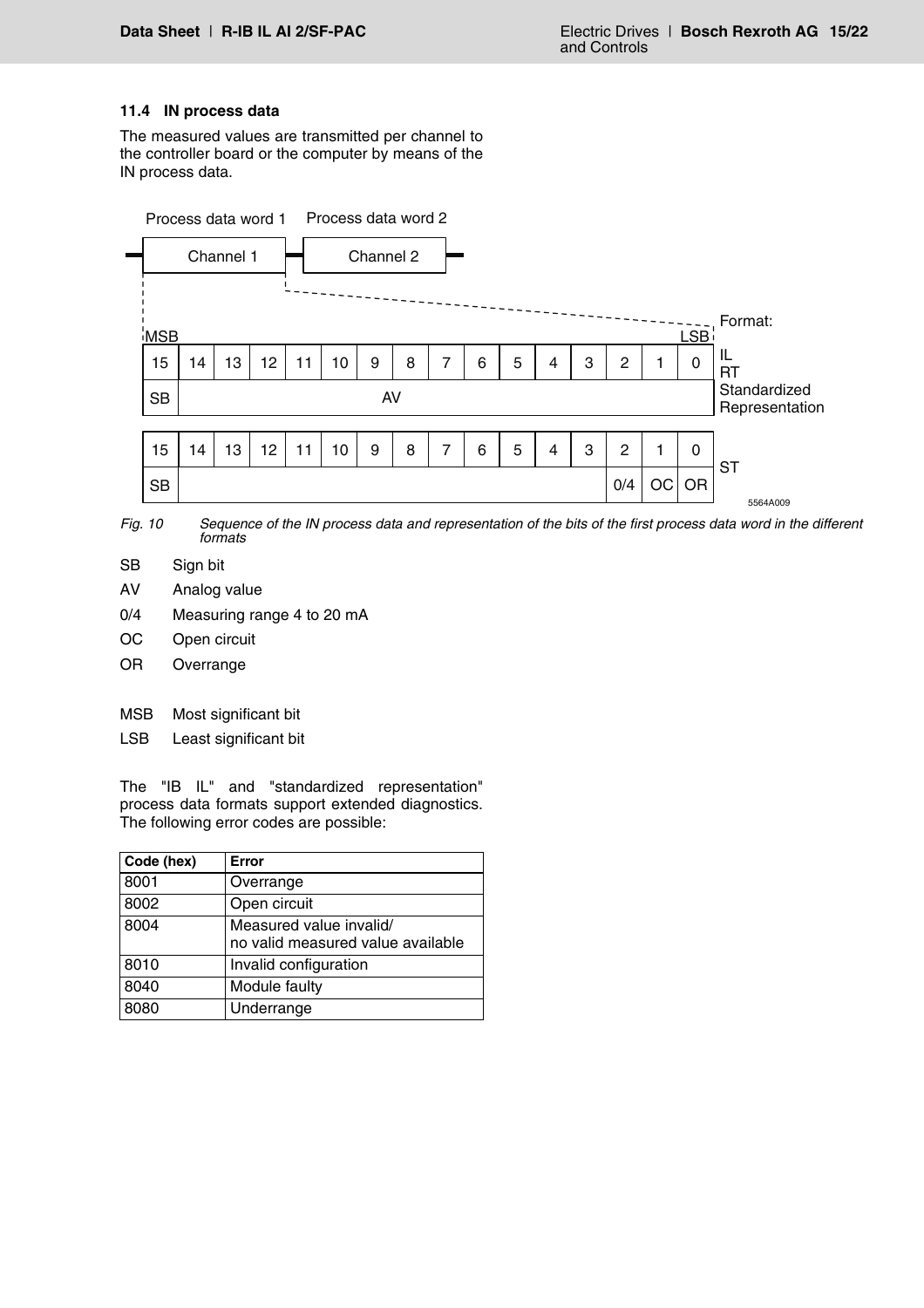## <span id="page-15-0"></span>**12 Formats for the representation of measured values**

# <span id="page-15-1"></span>**12.1 "IB IL" format**

The measured value is represented in bits 14 to 0. An additional bit (bit 15) is available as a sign bit.

This format supports extended diagnostics. Values >  $8000<sub>hex</sub>$  indicate an error. The error codes are listed on [page 15.](#page-14-1)

Measured value representation in "IB IL" format (15 bits)

| 15   14   13   12   11   10   9   8   7   6   5   4   3   2   1   0 |  |  |  |  |  |  |  |  |
|---------------------------------------------------------------------|--|--|--|--|--|--|--|--|
| l SB                                                                |  |  |  |  |  |  |  |  |

SB Sign bit

AV Analog value

This format is preset (default). To ensure that the terminal can be operated in previously used data formats, the measured value representation can be switched to different formats.

## <span id="page-15-2"></span>**12.2 Significant measured values**

Some codes are used for diagnostic functions. Therefore, the resolution is not 15 bits but exactly 14.9886847 bits.

Measuring range 0 mA through 20 mA / 0 V through 10 V

|      | Input data word<br>(Two's complement) | 0 mA to 20 mA<br><b>I</b> nput | 0 V to 10 V<br>U <sub>Input</sub> |
|------|---------------------------------------|--------------------------------|-----------------------------------|
| hex  | dec                                   | mA                             |                                   |
| 8001 | Overrange                             | $> +21.6746$                   | $> +10.837$                       |
| 7F00 | 32512                                 | $+21.6746$                     | $+10.837$                         |
| 7530 | 30000                                 | $+20.0$                        | $+10.0$                           |
| 0001 |                                       | $+0.66667$ µA                  | $+333.33 \,\mu V$                 |
| 0000 |                                       |                                |                                   |
| 0000 |                                       | < 0                            | < 0                               |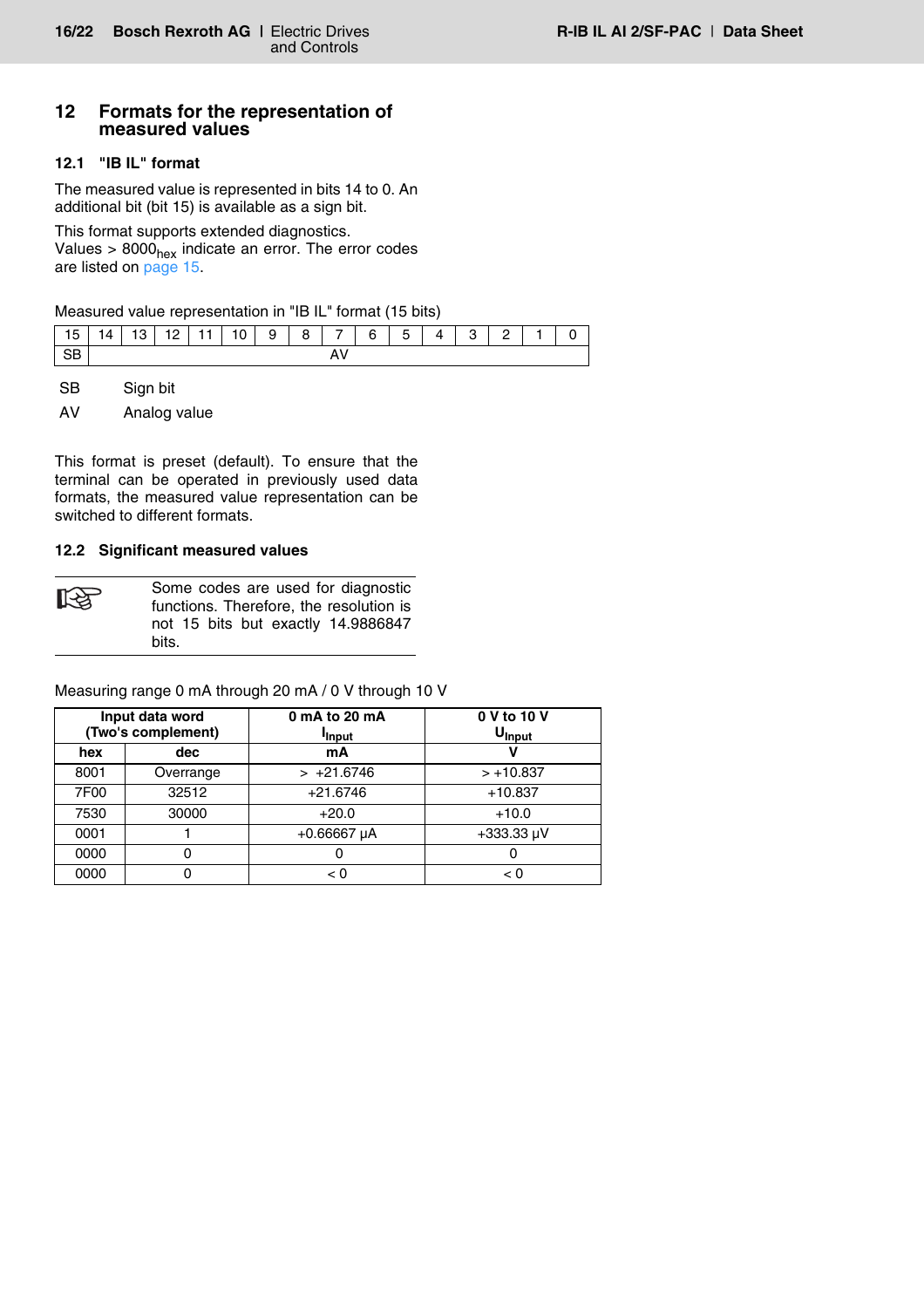|                  | Input data word<br>(Two's complement) | $-20$ mA to $+20$ mA<br><b>I</b> nput | $-10$ V to $+10$ V<br>U <sub>Input</sub> |
|------------------|---------------------------------------|---------------------------------------|------------------------------------------|
| hex              | dec                                   | mA                                    |                                          |
| 8001             | Overrange                             | $> +21.6746$                          | $>+10.837$                               |
| 7F00             | 32512                                 | $+21.6746$                            | $+10.837$                                |
| 7530             | 30000                                 | $+20.0$                               | $+10.0$                                  |
| 0001             |                                       | $+0.66667 \mu A$                      | $+333.33 \,\mu V$                        |
| 0000             | -1                                    | 0                                     |                                          |
| <b>FFFF</b>      | 0                                     | $-0.66667 \mu A$                      | $-333.33 \mu V$                          |
| 8AD <sub>0</sub> | $-30000$                              | $-20.0$                               | $-10.0$                                  |
| 8100             | $-32000$                              | $-21.6746$                            | $-10.837$                                |
| 8080             | Underrange                            | $< -21.6746$                          | $< -10.837$                              |

Measuring range -20 mA through +20 mA / -10 V through +10 V

## Measuring range 4 mA through 20 mA

|      | Input data word<br>(Two's complement) | 4 mA to 20 mA<br><b>Input</b> |
|------|---------------------------------------|-------------------------------|
| hex  | dec                                   | mA                            |
| 8001 | Overrange                             | $> +21.339733$                |
| 7F00 | 32512                                 | +21.339733                    |
| 7530 | 30000                                 | $+20.0$                       |
| 0001 |                                       | +4.00053333                   |
| 0000 |                                       | $+4.0$ to 3.2                 |
| 8002 | Open circuit                          | $< +3.2$                      |

## <span id="page-16-0"></span>**12.3 "IB ST" format**

The measured value is represented in bits 14 to 3. The remaining 4 bits are available as sign, measuring range and error bits.

This format corresponds to the data format used on INTERBUS ST modules.

Measured value representation in "IB ST" format (12 bits)

| 15              | 14 | 12<br>ں ا | 10<br>. |  | 10 | 9 | 8 | - | 6 | -<br>∽<br>u | Λ | $\sim$<br>ٮ      | $\sim$<br><u>—</u> |           |  |
|-----------------|----|-----------|---------|--|----|---|---|---|---|-------------|---|------------------|--------------------|-----------|--|
| <b>CR</b><br>ာဝ |    | A۷        |         |  |    |   |   |   |   |             |   | $\bigcap A$<br>U | м<br>∼             | <b>OR</b> |  |

SB Sign bit

AV Analog value

- 0/4 Measuring range 4 to 20 mA
- OC Open circuit
- OR Overrange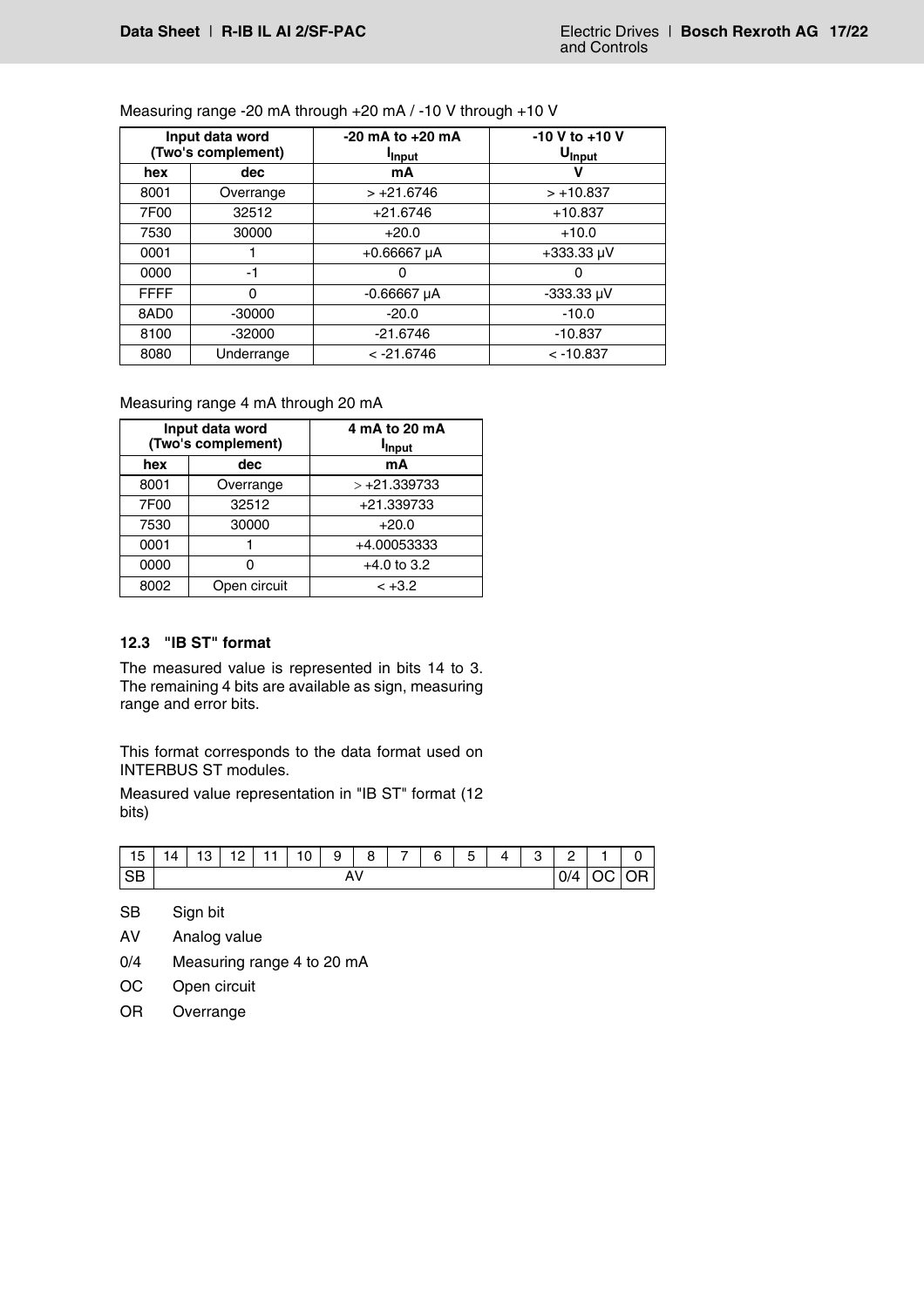# <span id="page-17-0"></span>**12.4 Significant measured values**

| Input data word<br>(Two's complement) | 0 mA to 20 mA<br><b>I</b> Input | 0 V to 10 V<br>U <sub>Input</sub> |
|---------------------------------------|---------------------------------|-----------------------------------|
| hex                                   | mA                              |                                   |
| 7FF9                                  | > 21.5                          | >10.75                            |
| 7FF8                                  | 20.0 to 21.5                    | 10.00 to 10.75                    |
| 7FF8                                  | 19.9951                         | 9.9975                            |
| 4000                                  | 10.0                            | 5.0                               |
| 0008                                  | 0.0048828                       | 0.002441                          |
| 0000                                  | O                               |                                   |

Measuring range 0 mA through 20 mA / 0 V through 10 V

# Measuring range -20 mA through +20 mA / -10 V through +10 V

| Input data word<br>(Two's complement) | $-20$ mA to $+20$ mA<br><b>I</b> nput | $-10$ V to $+10$ V<br>U <sub>Input</sub> |
|---------------------------------------|---------------------------------------|------------------------------------------|
| hex                                   | mA                                    |                                          |
| 7FF9                                  | > 21.5                                | >10.75                                   |
| 7FF8                                  | 20.0 to 21.5                          | 10.00 to 10.75                           |
| 7FF8                                  | 19.9951                               | 9.9975                                   |
| 0008                                  | 0.0048828                             | 0.002441                                 |
| 0000                                  | 0                                     | 0                                        |
| FFF <sub>8</sub>                      | $-0.0048828$                          | $-0.002441$                              |
| 8000                                  | $-20.0$ to $-21.5$                    | $-10.00$ to $-10.75$                     |
| 8001                                  | $< -21.5$                             | $< -10.75$                               |

# Measuring range 4 mA through 20 mA

| Input data word<br>(Two's complement) | 4 mA to 20 mA<br><b>I</b> <sub>Input</sub> |
|---------------------------------------|--------------------------------------------|
| hex                                   | mA                                         |
| 7FFD                                  | > 21.5                                     |
| 7FFC                                  | 20.0 to 21.5                               |
| 7FFC                                  | 19.9961                                    |
| 000C                                  | 4.003906                                   |
| 0004                                  | 3.2 to 4.0                                 |
| 0006                                  | < 3.2                                      |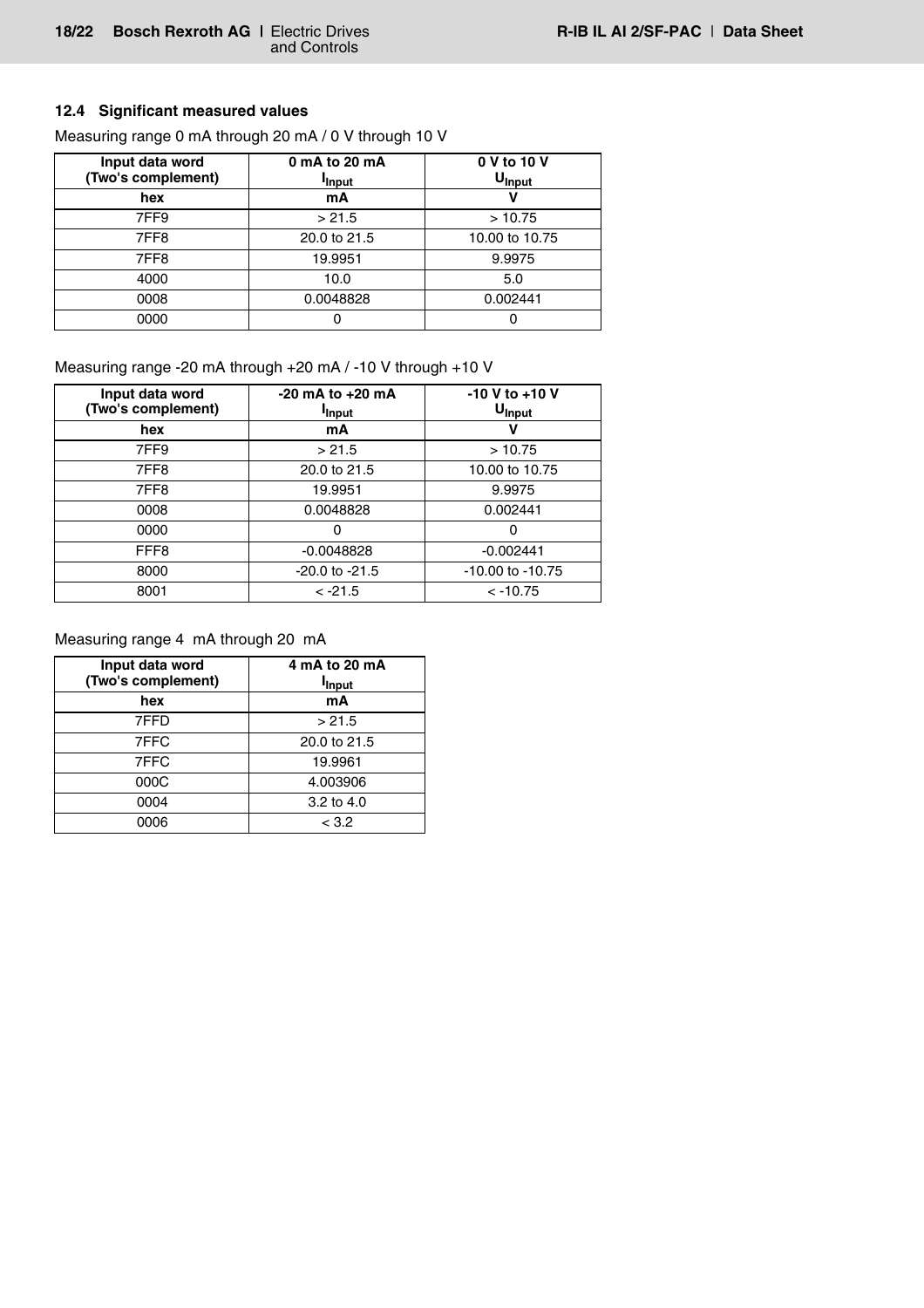## <span id="page-18-0"></span>**12.5 "IB RT" format**

The measured value is represented in bits 14 to 0. An additional bit (bit 15) is available as a sign bit.

This format corresponds to the data format used on INTERBUS RT modules.

In this data format error codes or error bits are not defined. An open circuit is indicated by the positive final value 7FFF<sub>hex</sub>.

Measured value representation in "IB RT" format (15 bits)

| $\vert$ 15 | 14 I | $-13$ $\pm$ |  |  | $12$   11   10   9   8   7   6 |  |  |  |  | 5 <sup>1</sup> |  | 4 3 | - 2 |  |  |
|------------|------|-------------|--|--|--------------------------------|--|--|--|--|----------------|--|-----|-----|--|--|
| <b>QR</b>  | ₩    |             |  |  |                                |  |  |  |  |                |  |     |     |  |  |
| ىن         | Λ    |             |  |  |                                |  |  |  |  |                |  |     |     |  |  |

SB Sign bit

AV Analog value

#### <span id="page-18-1"></span>**12.6 Significant measured values**

Measuring range 0 mA through 20 mA / 0 V through 10 V

| Input data word<br>(Two's complement) | 0 mA to 20 mA<br><b>I</b> Input | 0 V to 10 V<br>U <sub>Input</sub> |
|---------------------------------------|---------------------------------|-----------------------------------|
| hex                                   | mA                              |                                   |
| 7FFF                                  | $\geq$ 19.999385                | $\geq 9.999695$                   |
| 7FFE                                  | 19.9987745                      | 9.999939                          |
| 4000                                  | 10.0                            | 5.0                               |
| 0001                                  | $0.6105 \mu A$                  | $305.0 \mu V$                     |
| 0000                                  | $\leq 0$                        | $\leq 0$                          |

## Measuring range -20 mA through +20 mA / -10 V through +10 V

| Input data word<br>(Two's complement) | $-20$ mA to $+20$ mA<br><b>Input</b> | $-10$ V to $+10$ V<br>U <sub>Input</sub> |
|---------------------------------------|--------------------------------------|------------------------------------------|
| hex                                   | mA                                   |                                          |
| 7FFF                                  | $\ge +19.999389$                     | $\ge +9.999939$                          |
| 7FF7                                  | +19.998779                           | $+9.99939$                               |
| 4000                                  | $+10.0$                              | $+5.0$                                   |
| 0001                                  | $+0.61035 \mu A$                     | $+305.0 \text{ }\mu\text{V}$             |
| 0000                                  |                                      |                                          |
| <b>FFFF</b>                           | $-0.61035 \mu A$                     | $-305.0 \mu V$                           |
| 8001                                  | -19.999389                           | $-9.99939$                               |
| 8000                                  | $\leq$ -20.0                         | $\leq$ -10.0                             |

#### Measuring range 4 mA through 20 mA

| Input data word<br>(Two's complement) | 4 mA to 20 mA<br><b>Input</b> |
|---------------------------------------|-------------------------------|
| hex                                   | mA                            |
| 7FFF                                  | $\geq$ 19.9995116             |
| 7FFE                                  | 19.9990232                    |
| 4000                                  | 12.0                          |
| 0001                                  | 4.0004884                     |
| 0000                                  | 4.0                           |
| 0000                                  | 3.2 to $4.0$                  |
| 7FFF                                  | < 3.2                         |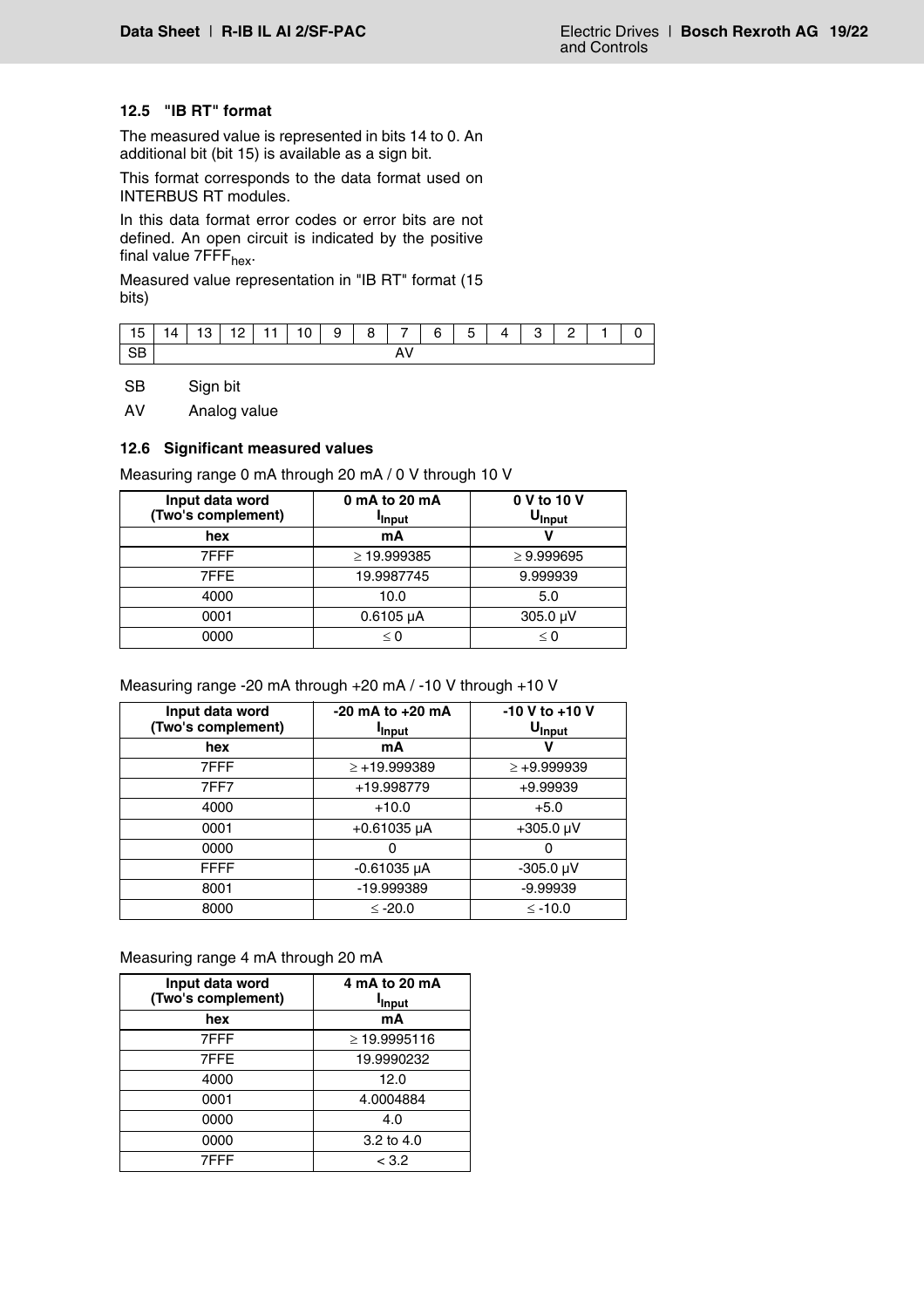#### <span id="page-19-0"></span>**12.7 "Standardized representation" format**

The data is represented in bits 14 to 0. An additional bit (bit 15) is available as a sign bit.

In this format, data is standardized to the measuring range and represented in such a way that it indicates the corresponding value without conversion. In this format one bit has the value of 1 mV or 1 µA.

This format supports extended diagnostics. Values  $> 8000<sub>hex</sub>$  indicate an error. The error codes are listed on [page 15.](#page-14-1)

Measured value representation in "standardized representation" format (15 bits)

| 15 | ا 4 | 13 | 12 L | 11 | 10 <sub>1</sub> | 9 | 8 I |  | 6 | 5 | $\Lambda$ | $\mathbf{r}$ | – |  |  |
|----|-----|----|------|----|-----------------|---|-----|--|---|---|-----------|--------------|---|--|--|
| CD |     |    |      |    |                 |   |     |  |   |   |           |              |   |  |  |

SB Sign bit

AV Analog value

#### <span id="page-19-1"></span>**12.8 Significant measured values**

| 咚 | Some codes are used for diagnostic<br>functions. Therefore, the resolution is |
|---|-------------------------------------------------------------------------------|
|   | not 15 bits but exactly 13.287713 bits.                                       |

Measuring range 0 V through 10 V

|      | Input data word<br>(Two's complement) | 0 V to 10 V<br>U <sub>Input</sub> |
|------|---------------------------------------|-----------------------------------|
| hex  | dec                                   |                                   |
| 8001 | Overrange                             | $>+10.837$                        |
| 2A55 | 10837                                 | $+10.837$                         |
| 2710 | 10000                                 | $+10.0$                           |
| 0001 |                                       | $+0.001$                          |
| 0000 |                                       | $\leq 0$                          |

#### Measuring range 0 mA through 20 mA

| Input data word<br>(Two's complement) |           | 0 mA to 20 mA<br><b>I</b> <sub>Input</sub> |
|---------------------------------------|-----------|--------------------------------------------|
| hex                                   | dec       | mA                                         |
| 8001                                  | Overrange | $> +21.674$                                |
| 54AA                                  | 21674     | $+21.674$                                  |
| 4E20                                  | 20000     | $+20.0$                                    |
| 0001                                  |           | $+0.001$                                   |
| 0000                                  |           | < 0                                        |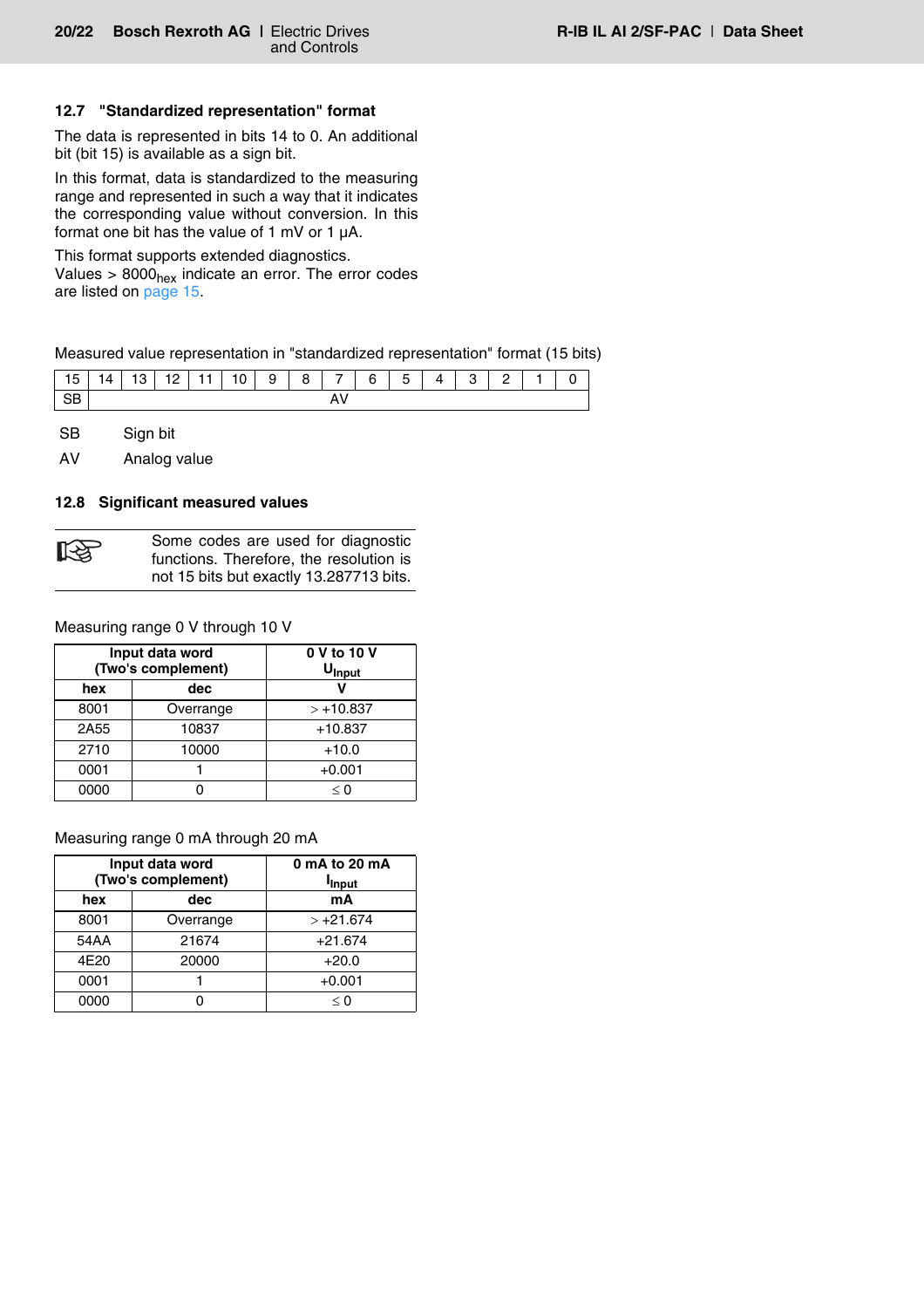# Measuring range -10 V through +10 V

| Input data word<br>(Two's complement) |            | $-10$ V to $+10$ V<br>U <sub>Input</sub> |  |
|---------------------------------------|------------|------------------------------------------|--|
| hex                                   | dec        |                                          |  |
| 8001                                  | Overrange  | $> +10.837$                              |  |
| 2A55                                  | 10837      | $+10.837$                                |  |
| 2710                                  | 10000      | $+10.0$                                  |  |
| 0001                                  |            | $+0.001$                                 |  |
| 0000                                  | ი          |                                          |  |
| <b>FFFF</b>                           | -1         | $-0.001$                                 |  |
| D8F0                                  | $-10000$   | $-10.0$                                  |  |
| D5A6                                  | $-10837$   | $-10.837$                                |  |
| 8080                                  | Underrange | $< -10.837$                              |  |

# Measuring range 4 mA through 20 mA

| Input data word<br>(Two's complement) |              | 4 mA to 20 mA<br><b>I</b> <sub>Input</sub> |  |
|---------------------------------------|--------------|--------------------------------------------|--|
| hex                                   | dec          | mA                                         |  |
| 8001                                  | Overrange    | > 21.339                                   |  |
| 43BB                                  | 17339        | 21.339                                     |  |
| 3E80                                  | 16000        | 20.0                                       |  |
| 0001                                  |              | 4.001                                      |  |
| 0000                                  |              | 4.0 to 3.2                                 |  |
| 8002                                  | Open circuit | < 3.2                                      |  |

# Measuring range -20 mA through +20 mA

| Input data word<br>(Two's complement) |            | $-20$ mA to $+20$ mA<br><b>Input</b> |  |
|---------------------------------------|------------|--------------------------------------|--|
| hex                                   | dec        | mA                                   |  |
| 8001                                  | Overrange  | $> +21.674$                          |  |
| 54AA                                  | 21674      | $+21.674$                            |  |
| 4E20                                  | 20000      | $+20.0$                              |  |
| 0001                                  |            | $+0.001$                             |  |
| 0000                                  | 0          | ი                                    |  |
| <b>FFFF</b>                           | -1         | $-0.001$                             |  |
| B <sub>1</sub> E <sub>0</sub>         | $-20000$   | $-20.0$                              |  |
| A656                                  | $-21674$   | $-21.674$                            |  |
| 8080                                  | Underrange | $< -21.674$                          |  |